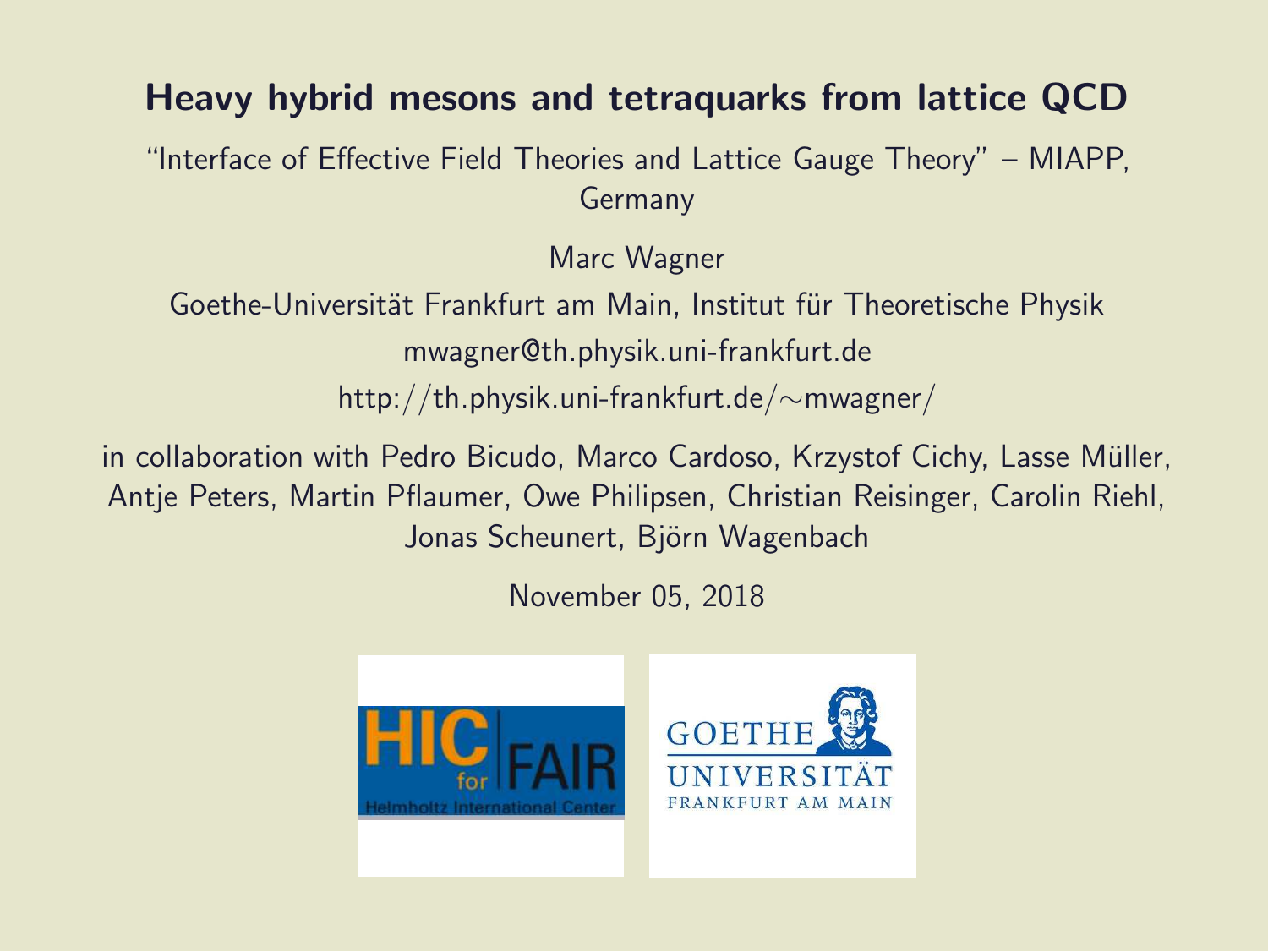#### Part 1: tetraquarks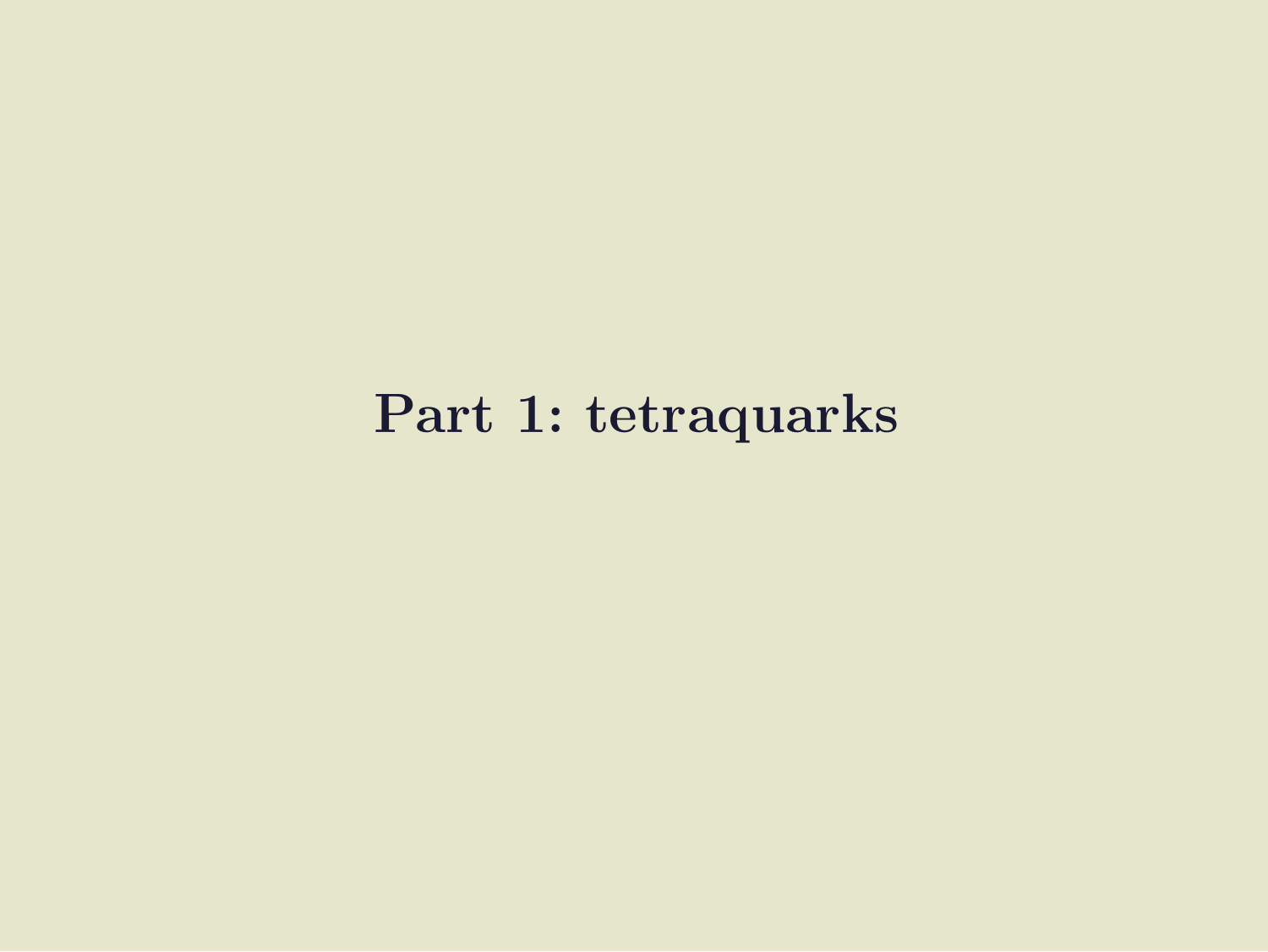#### Basic idea to study  $bbqq$  tetraquarks  $(1)$

- $\bullet$  Study heavy-heavy-light-light tetraquarks  $\bar{b}\bar{b}qq$  or  $\bar{b}b\bar{q}q$  in two steps.
	- $(1)$  Compute potentials of two static quarks  $(\bar{b}\bar{b}$  or  $\bar{b}b)$  in the presence of two lighter quarks (qq or  $\bar{q}q$ ,  $q \in \{u, d, s, c\}$ ) using lattice QCD.
	- (2) Explore, whether these potentials are sufficiently attractive to host bound states or resonances ( $\rightarrow$  tetraquarks) by using techniques from quantum mechanics and scattering theory.
	- $((1) + (2) \rightarrow$  Born-Oppenheimer approximation).

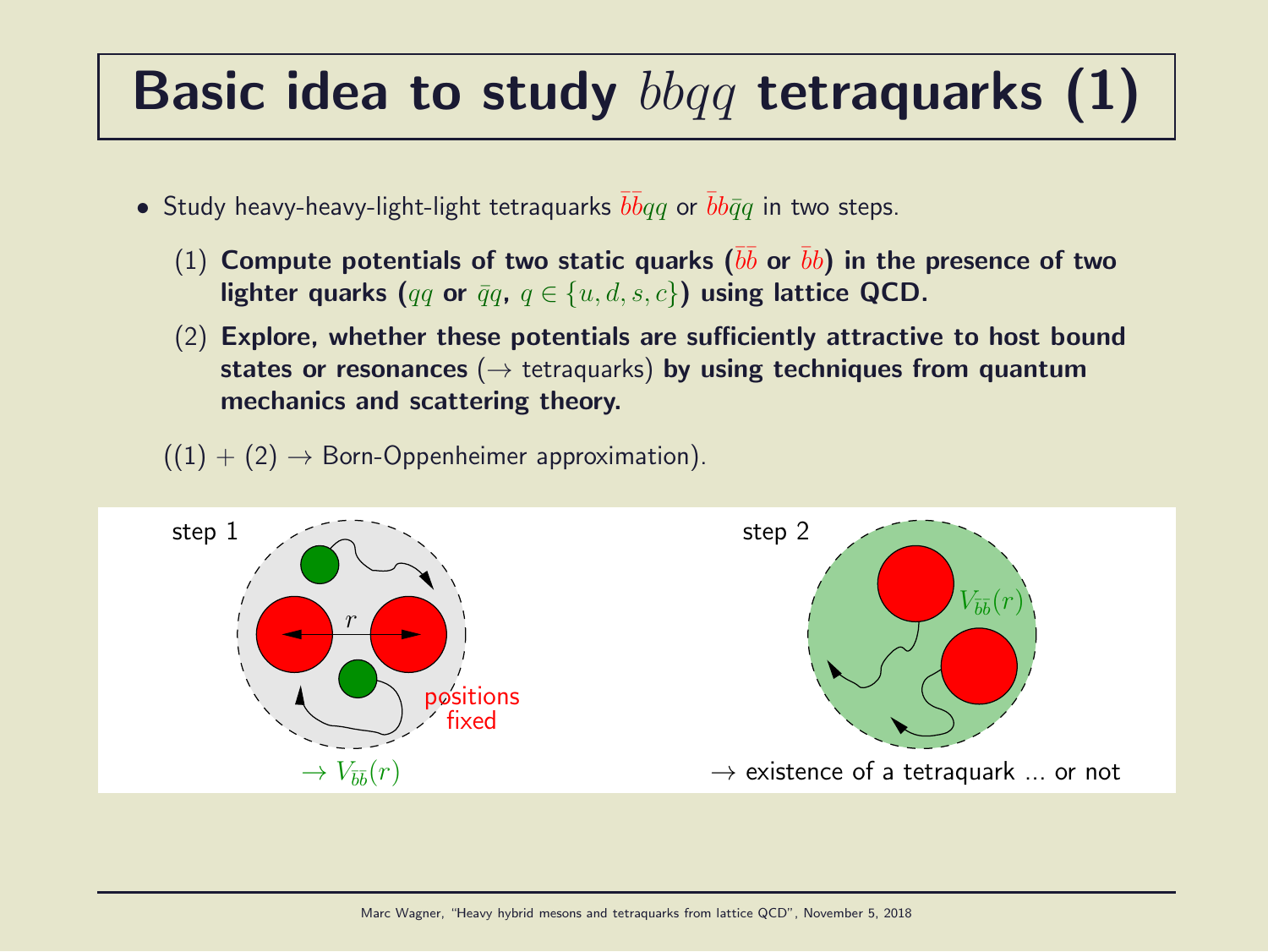#### Basic idea to study  $bbqq$  tetraquarks (2)

- The talk summarizes
	- [P. Bicudo, M.W., Phys. Rev. D 87, 114511 (2013) [arXiv:1209.6274]]
	- [P. Bicudo, K. Cichy, A. Peters, B. Wagenbach, M.W., Phys. Rev. D 92, 014507 (2015) [arXiv:1505.00613]]
	- [P. Bicudo, K. Cichy, A. Peters, M.W., Phys. Rev. D 93, 034501 (2016) [arXiv:1510.03441]]
	- [P. Bicudo, J. Scheunert, M.W., Phys. Rev. D 95, 034502 (2017) [arXiv:1612.02758]]
	- [P. Bicudo, M. Cardoso, A. Peters, M. Pflaumer, M.W., Phys. Rev. D 96, 054510 (2017) [arXiv:1704.02383]]
- For recent work from other groups using a similar approach cf. e.g. [W. Detmold, K. Orginos, M. J. Savage, Phys. Rev. D 76, 114503 (2007) [arXiv:hep-lat/0703009]] [G. Bali, M. Hetzenegger, PoS LATTICE2010, 142 (2010) [arXiv:1011.0571 [hep-lat]] [Z. S. Brown and K. Orginos, Phys. Rev. D 86, 114506 (2012) [arXiv:1210.1953 [hep-lat]]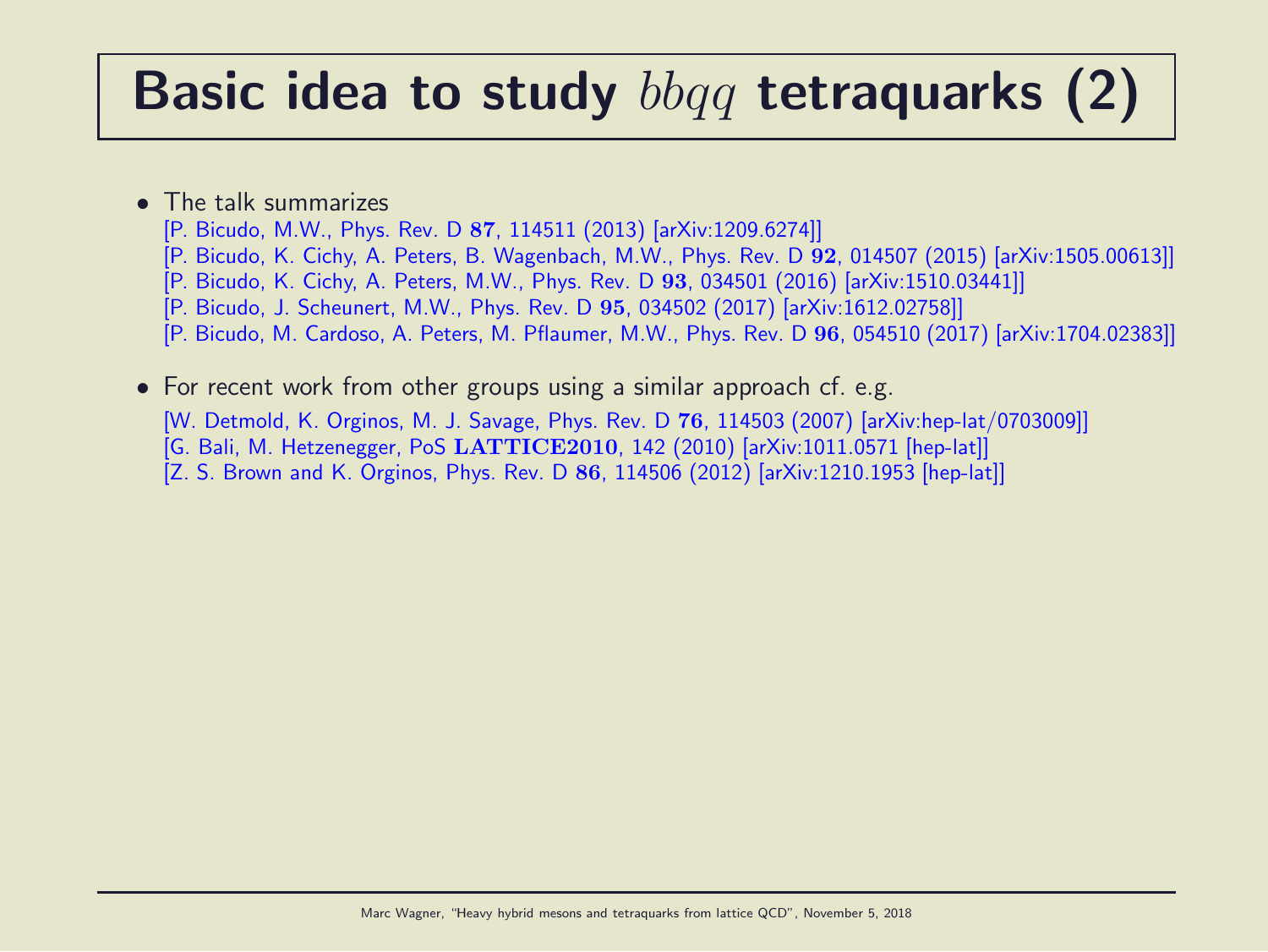## Why are such studies important? (1)

- Meson: system of quarks and gluons with integer total angular momentum  $J = 0, 1, 2, \ldots$
- Most mesons seem to be quark-antiquark pairs  $\bar{q}q$ , e.q.  $\pi \equiv \bar{u}d$ ,  $D \equiv \bar{c}d$ ,  $\eta_s \equiv \bar{c}c$ (quark-antiquark model calculations reproduce the majority of experimental results).
- Certain mesons are poorly understood (significant discrepancies between experimental results and quark model calculations), could have a more complicated structure, e.g.
	- 2 quarks and 2 antiquarks (tetraquark),
	- a quark-antiquark pair and gluons (hybrid meson),
	- only gluons (glueball).

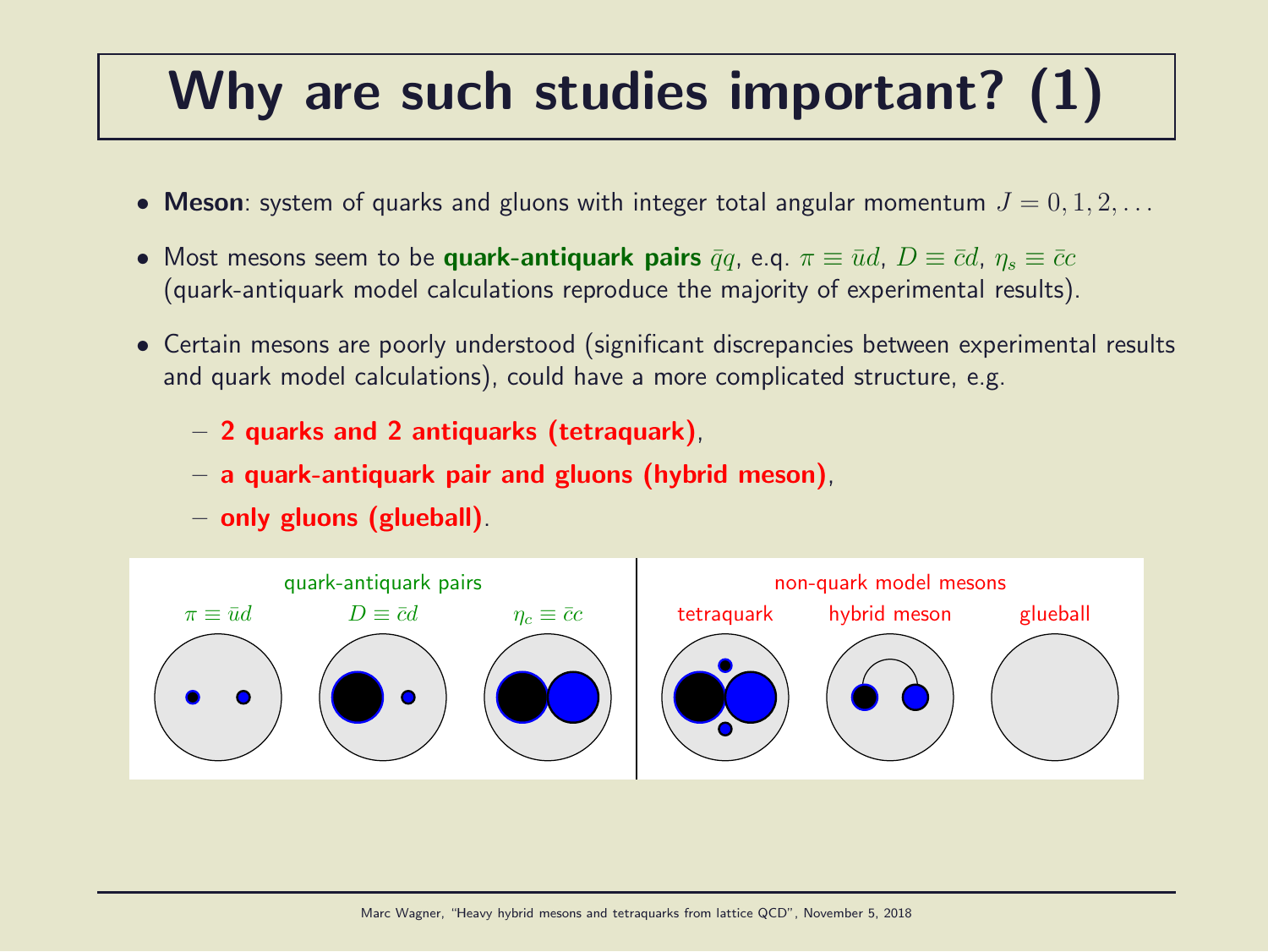## Why are such studies important? (2)

- Indications for tetraquark structures:
	- Electrically charged mesons  $Z_b(10610)^+$  and  $Z_b(10650)^+$ :
		- $*$  Mass suggests a  $b\bar{b}$  pair ...
		- $*$  ... but  $b\bar{b}$  is electrically neutral ...?
		- ∗ Easy to understand, when assuming a tetraquark structure:  $Z_b(\ldots)^+ \equiv b\bar{b}u\bar{d}$   $(u \to +2/3 e, \, \bar{d} \to -1/3 e).$



- Electrically charged  $Z_c$  states:

∗ Similar to  $Z_h$ .

– Mass ordering of light scalar mesons:

\* E.g. 
$$
m_{\kappa} > m_{a_0(980)}
$$
 ...?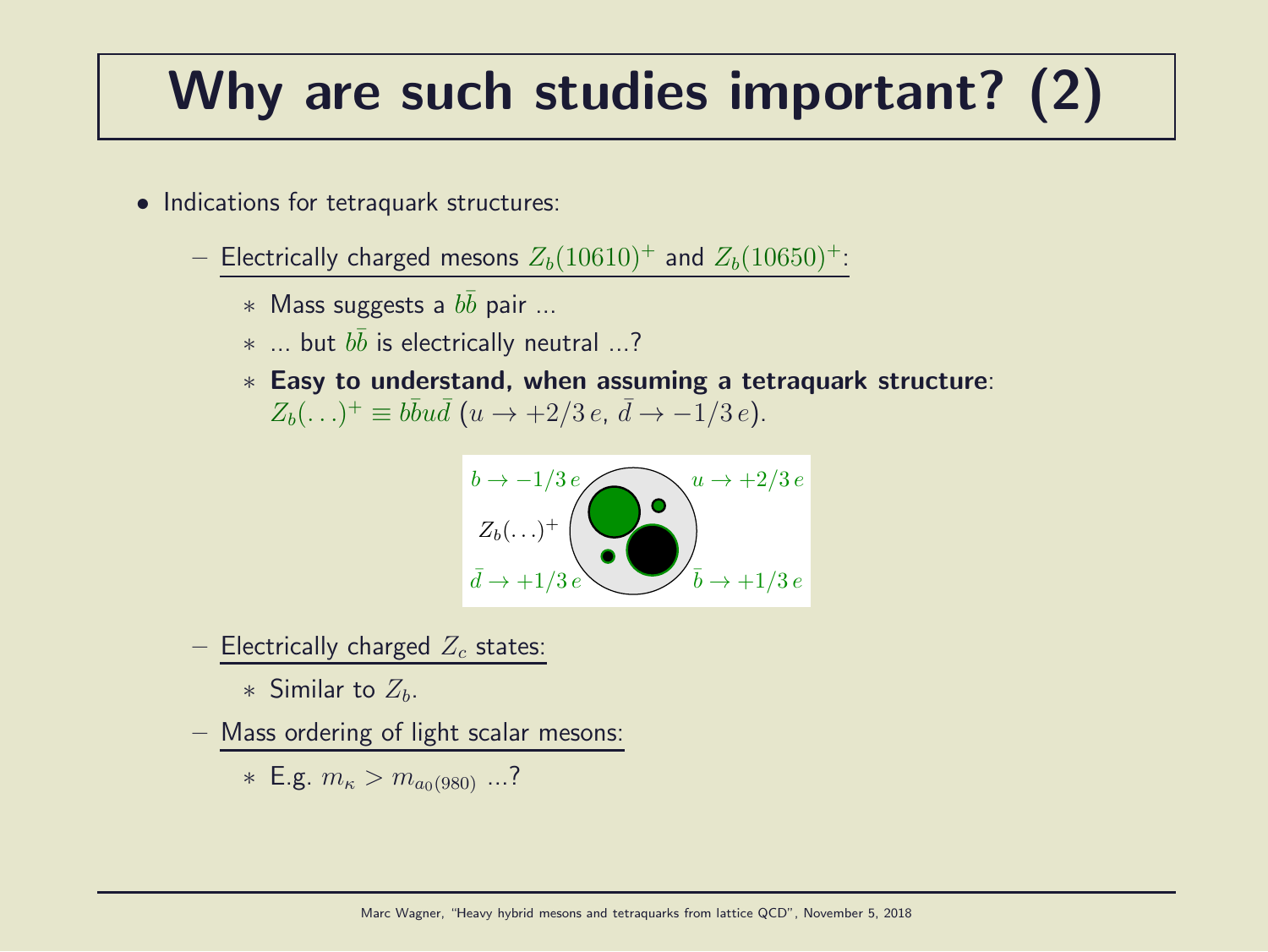#### **Outline**

- $\overline{b} \overline{b} q \overline{q}$  /  $BB$  potentials.
- Lattice setup.
- $\bullet$   $\bar b\bar b qq$  tetraquarks.
- Inclusion of heavy spin effects.
- $\bullet$   $\bar{b}b\bar{q}q$  /  $\bar{B}B$  potentials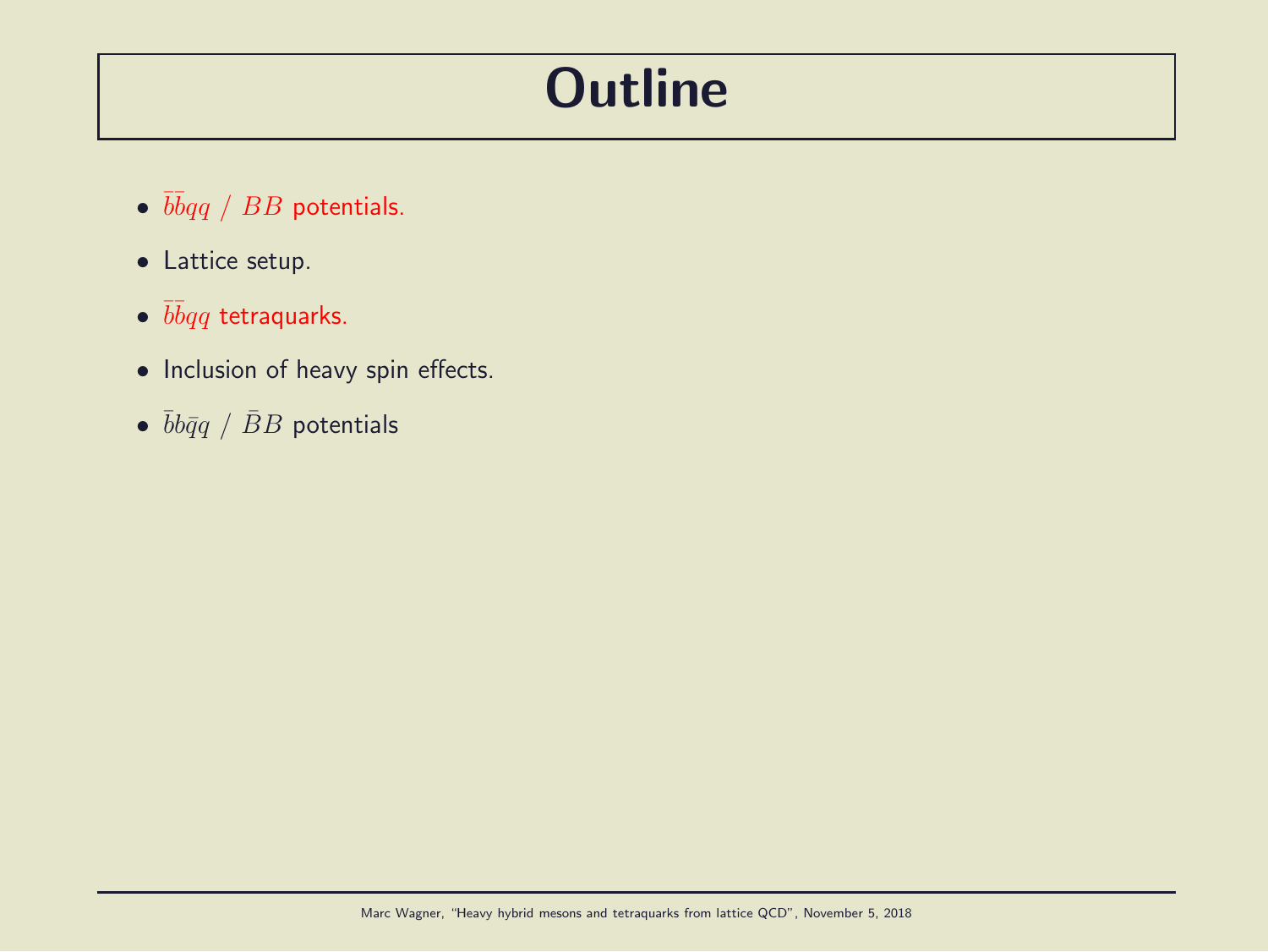# $\overline{b} \overline{b} q \overline{q}$  /  $BB$  potentials (1)

- $\bullet$  From now on  $\bar b\bar b qq$  ( $\bar b b\bar q q$  technically more difficult, will be discussed at the end of this talk).
- $\bullet$  Spins of static antiquarks  $\bar b \bar b$  are irrelevant (they do not appear in the Hamiltonian).
- $\bullet$  At large  $\bar{b}\bar{b}$  separation  $r$ , the four quarks will form two static-light mesons  $\bar{b}q$  and  $\bar{b}q$ .
- Consider only pseudoscalar/vector mesons  $(j^P = (1/2)^-, \text{PDG: } B, B^*)$  and scalar/pseudovector mesons  $(j^P = (1/2)^+,$  PDG:  $B^{\ast}_0$ ,  $B^{\ast}_1$ ), which are among the lightest static-light mesons ( $i$ : spin of the light degrees of freedom).
- $\bullet$  Compute and study the dependence of  $\bar{b}\bar{b}$  potentials in the presence of  $qq$  on
	- the "light" quark flavors  $q \in \{u, d, s, c\}$  (isospin, flavor),
	- $-$  the "light" quark spin (the static quark spin is irrelevant),
	- $-$  the type of the meson  $B$ ,  $B^*$  and/or  $B^*_0$ ,  $B^*_1$  (parity).
	- $\rightarrow$  Many different channels: attractive versus repulsive, different asymptotic values ...

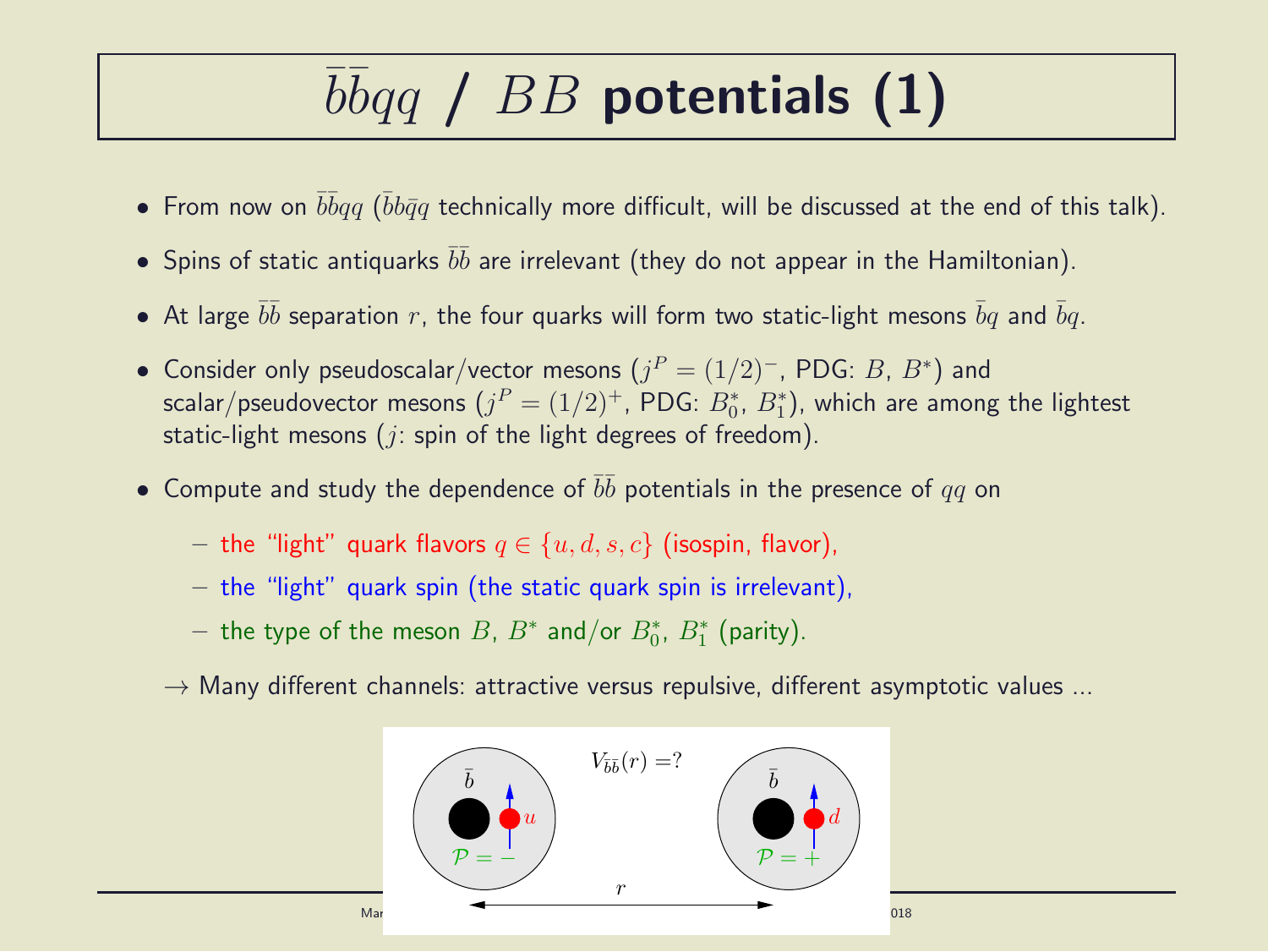## $\overline{b} \overline{b} q \overline{q}$  /  $BB$  potentials (2)

- Rotational symmetry broken by static quarks  $\bar b \bar b.$
- Remaining symmetries and quantum numbers:
	- Rotations around the separation axis (e.g. z axis), quantum number  $j_z \equiv \Lambda$ .
	- P.
	- $P_x \equiv \epsilon$  (reflection along an axis perpendicular to the separation axis, e.g. x axis).
- To extract the potential(s) of a given sector  $(I, I_z, |j_z|, P, P_x)$ , compute the temporal correlation function of the trial state

$$
\Big(C\Gamma\Big)_{AB}\Big(C\tilde{\Gamma}\Big)_{CD}\Big(\bar{Q}_C(-{\mathbf r}/2)q_A^{(1)}(-{\mathbf r}/2)\Big)\Big(\bar{Q}_D(+{\mathbf r}/2)q_B^{(2)}(+{\mathbf r}/2)\Big)|\Omega\rangle.
$$

- $− q^{(1)}q^{(2)} ∈ {ud du , uu, dd, ud + du, ss, cc}$  (isospin *I*, *I*<sub>z</sub>, flavor).
- Γ is an arbitrary combination of  $\gamma$  matrices (spin  $|j_z|$ , parity P,  $P_x$ ).
- $-\tilde{\Gamma} \in \{(1-\gamma_0)\gamma_5, (1-\gamma_0)\gamma_i\}$  (irrelevant).



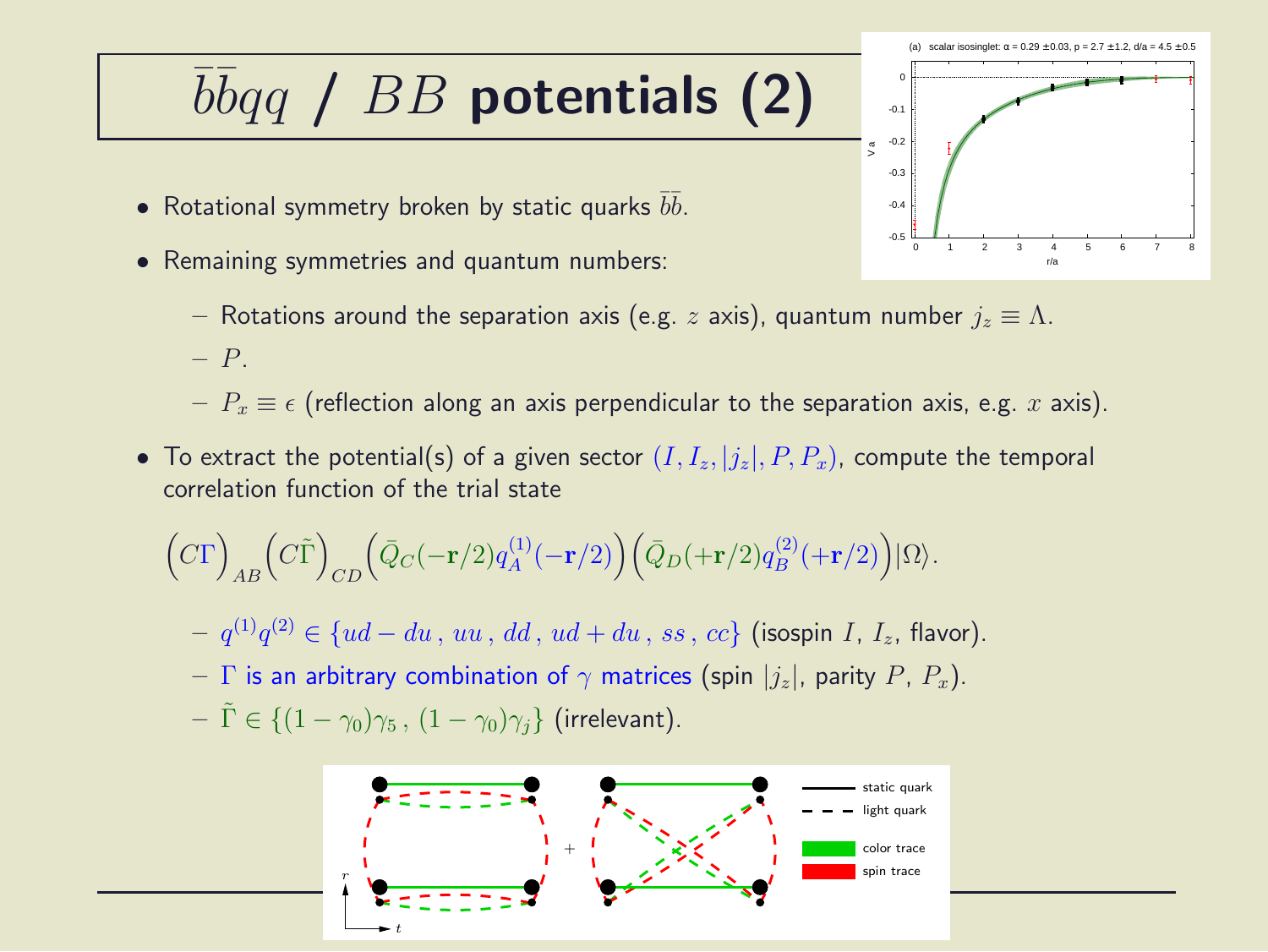#### Lattice setup

- ETMC gauge link ensembles:
	- $N_f = 2$  dynamical quark flavors.
	- Lattice spacing  $a \approx 0.079$  fm.
	- $24^3 \times 48$ , i.e. spatial lattice extent  $\approx 1.9$  fm.
	- Three different pion masses  $m_{\pi} \approx 340$  MeV,  $m_{\pi} \approx 480$  MeV,  $m_{\pi} \approx 650$  MeV.
	- [R. Baron et al. [ETM Collaboration], JHEP 1008, 097 (2010) [arXiv:0911.5061 [hep-lat]]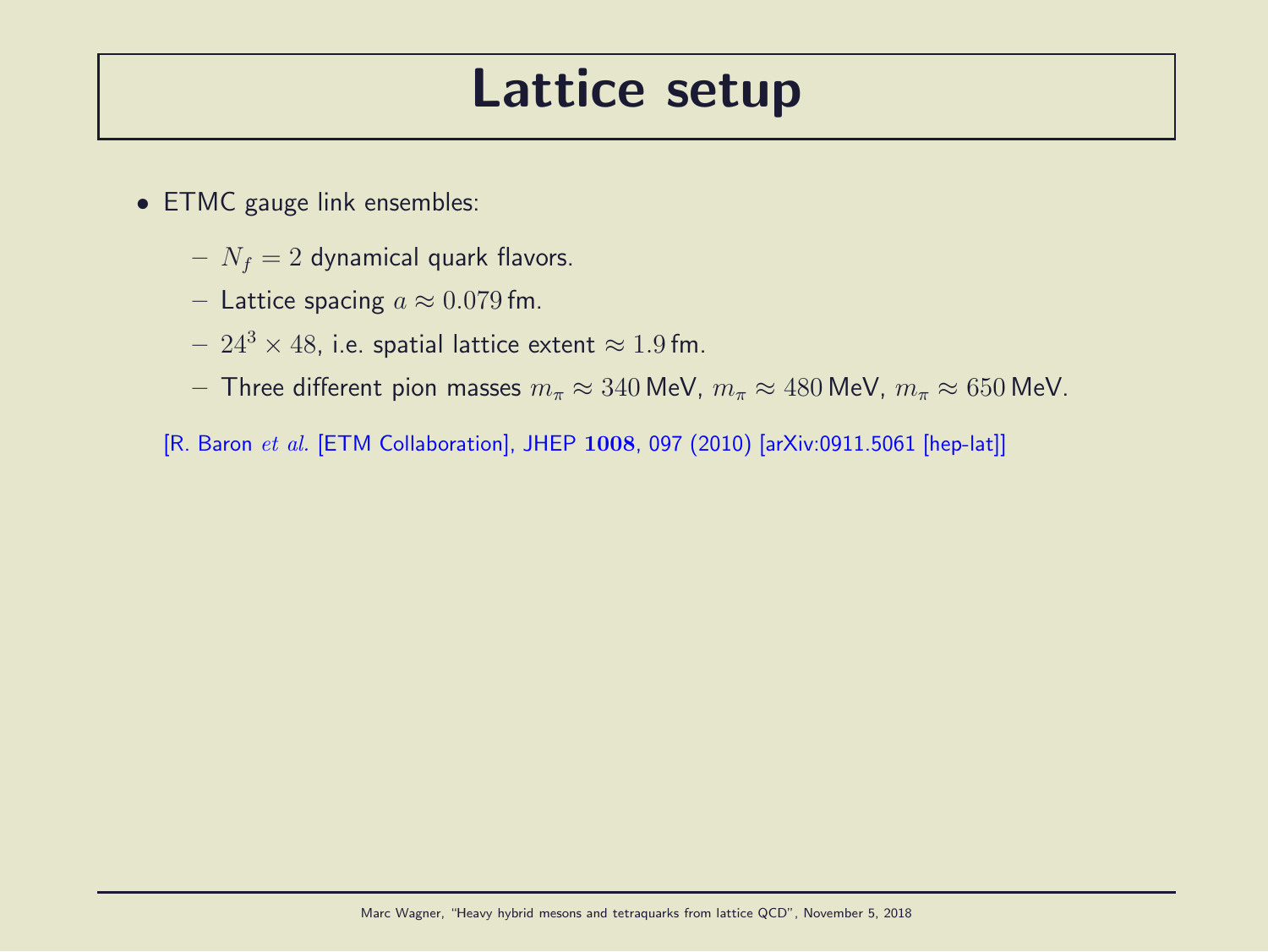## $\overline{b} \overline{b} q \overline{q}$  /  $BB$  potentials (3)

•  $I = 0$  (left) and  $I = 1$  (right);  $|j_z| = 0$  (top) and  $|j_z| = 1$  (bottom).

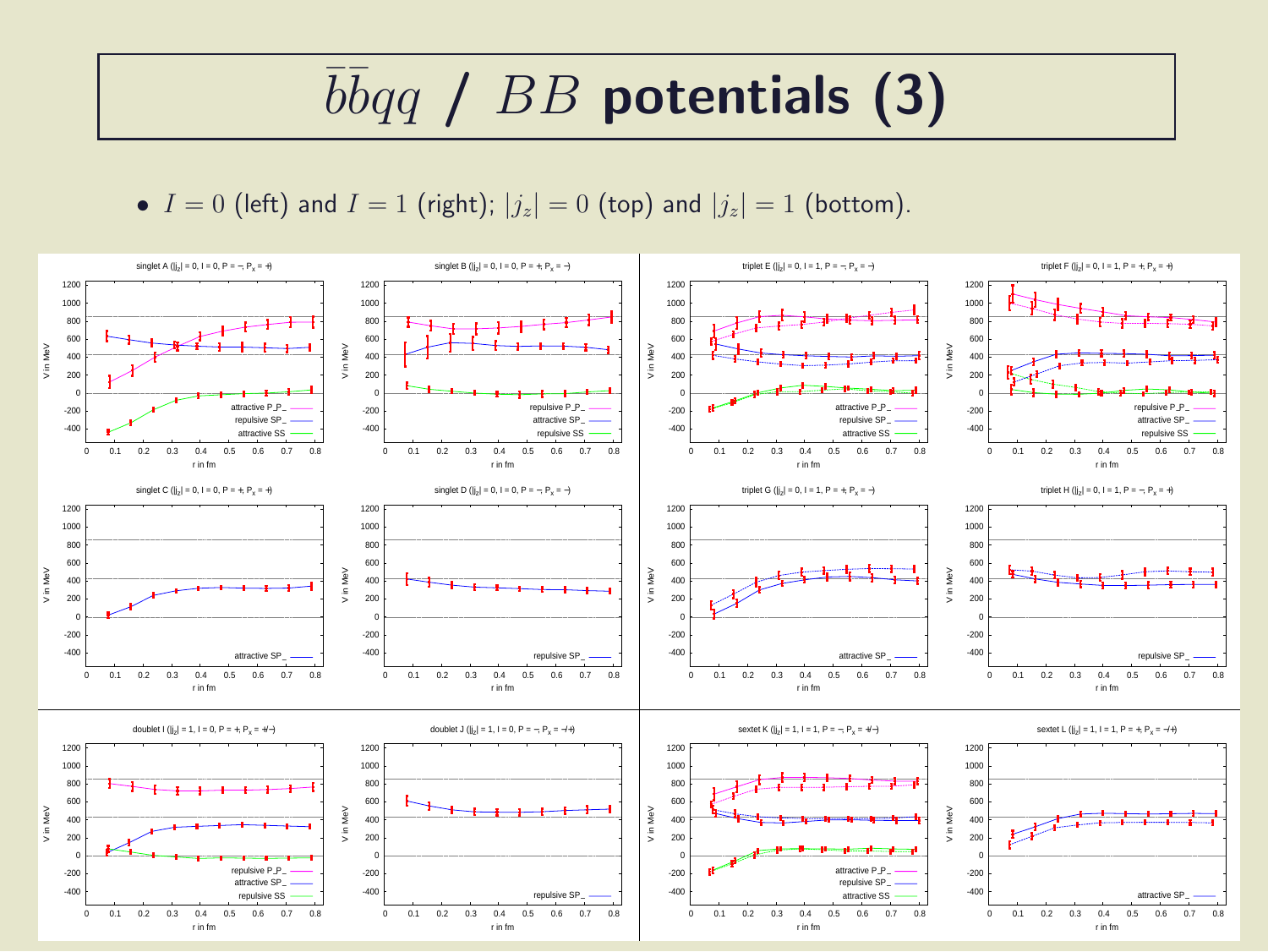# $\overline{b} \overline{b} q \overline{q}$  /  $BB$  potentials (4) to (7)

- Why are there three different asymtotic values?
	- $-$  They correspond to  $B^{(*)}B^{(*)}$  potentials, to  $B^{(*)}B^*_{0,1}$  potentials and  $B^*_{0,1}B^*_{0,1}$  potentials.
- Why are certain channels attractive and others repulsive?
	- $(I = 0, j = 0)$  and  $(I = 1, j = 1) \rightarrow$  attractive  $\overline{b}bqq / BB$  potentials.
	- $(I = 0, j = 1)$  and  $(I = 1, j = 0) \rightarrow$  repulsive  $\overline{bb}qq$  /  $BB$  potentials.
	- Because of the Pauli principle and (assuming) "1-gluon exchange" at small  $r$ .
- 24 different (i.e. non-degenerate)  $\bar{b} \bar{b} q q ~ / ~ B B$  potentials.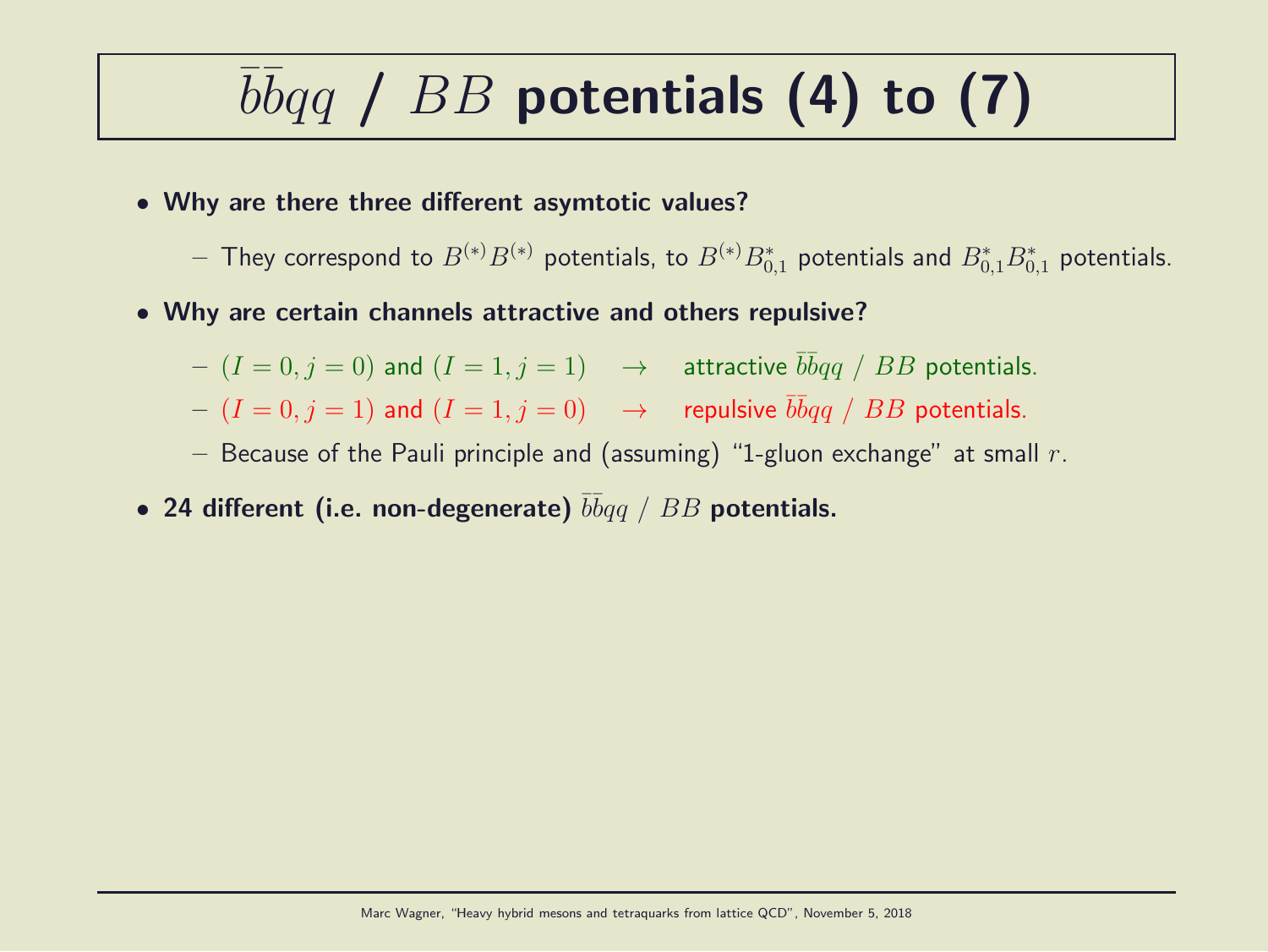# $\overline{b} \overline{b} q \overline{q}$  /  $BB$  potentials (4)

#### Why are there three different asymtotic values?

- Differences  $\approx 400$  MeV, approximately the mass difference of  $B_{0,1}^*$   $(P = +)$  and  $B^{(*)}$  $(P = -).$
- Suggests that the three different asymtotic values correspond to  $B^{(*)}B^{(*)}$  potentials, to  $B^{(\ast)}B_{0,1}^\ast$  potentials and  $B_{0,1}^\ast B_{0,1}^\ast$  potentials.
- Can be checked and confirmed, by rewriting the  $\bar{b} \bar{b} q q$  creation operators in terms of meson-meson creation operators (Fierz transformation).
- Example:  $uu, \Gamma = \gamma_3$  (attractive, lowest asymptotic value),

$$
\begin{aligned}\n\left(C\gamma_3\right)_{AB} &\left(\bar{Q}_C(-\mathbf{r}/2)q_A^{(u)}(-\mathbf{r}/2)\right)\left(\bar{Q}_D(+\mathbf{r}/2)q_B^{(u)}(+\mathbf{r}/2)\right) \propto \\
&\propto (B^{(*)})_{\uparrow}(B^{(*)})_{\downarrow} + (B^{(*)})_{\downarrow}(B^{(*)})_{\uparrow} - (B^*_{0,1})_{\uparrow}(B^*_{0,1})_{\downarrow} - (B^*_{0,1})_{\downarrow}(B^*_{0,1})_{\uparrow}.\n\end{aligned}
$$

• Example:  $uu, \Gamma = 1$  (repulsive, medium asymptotic value),

$$
\begin{aligned}\n\left(C1\right)_{AB} \left(\bar{Q}_C(-\mathbf{r}/2) q_A^{(u)}(-\mathbf{r}/2)\right) \left(\bar{Q}_D(+\mathbf{r}/2) q_B^{(u)}(+\mathbf{r}/2)\right) &\propto \\
&\propto \quad (B^{(*)})_{\uparrow} (B^*_{0,1})_{\downarrow} - (B^{(*)})_{\downarrow} (B^*_{0,1})_{\uparrow} + (B^*_{0,1})_{\uparrow} (B^{(*)})_{\downarrow} - (B^*_{0,1})_{\downarrow} (B^{(*)})_{\uparrow}.\n\end{aligned}
$$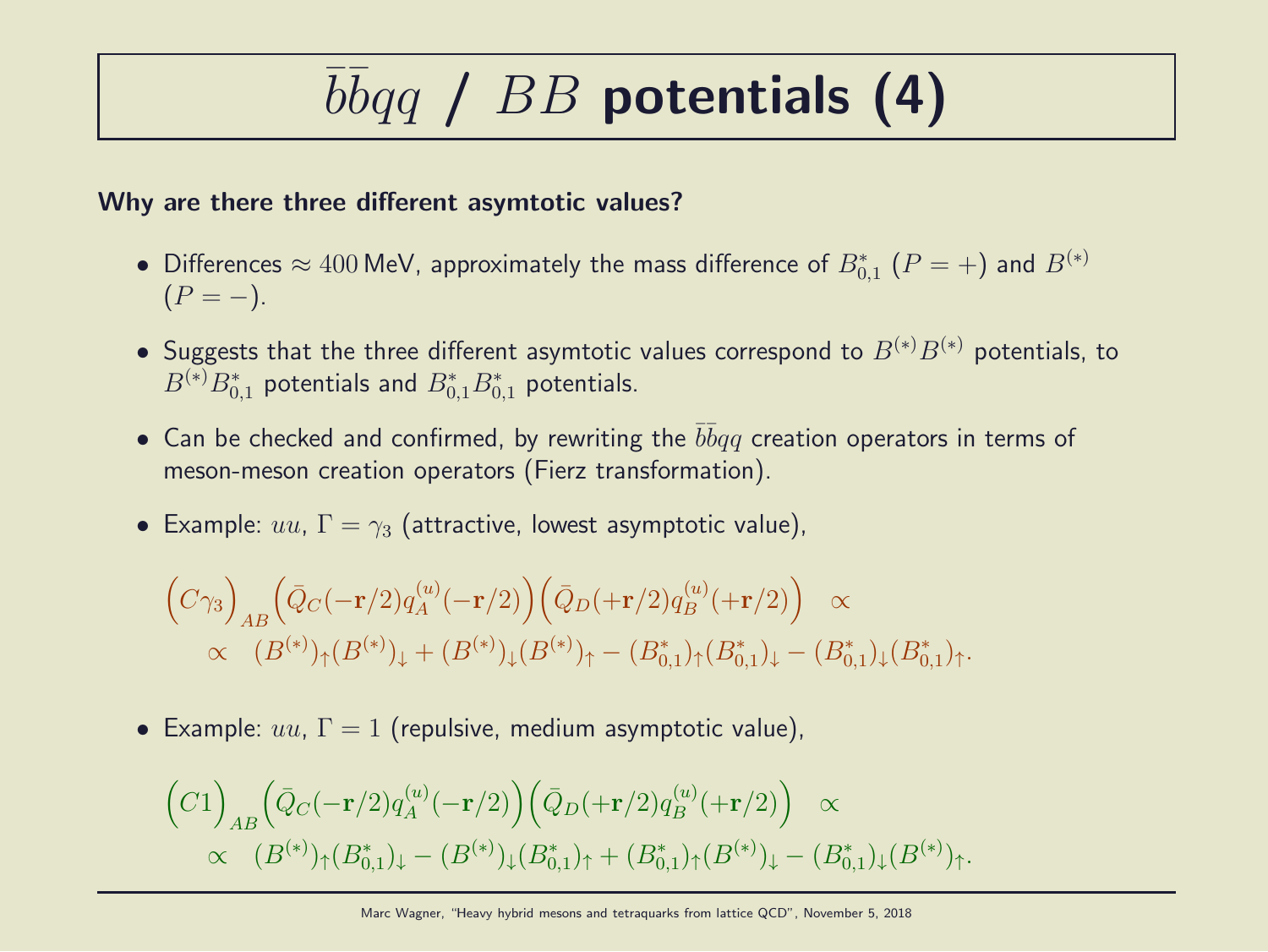# $\overline{b} \overline{b} q \overline{q}$  /  $BB$  potentials (5)

#### Why are certain channels attractive and others repulsive? (1)

- Fermionic wave function must be antisymmetric (Pauli principle); in quantum field theory/QCD automatically realized.
- qq isospin:  $I = 0$  antisymmetric,  $I = 1$  symmetric.
- qq angular momentum/spin:  $j = 0$  antisymmetric,  $j = 1$  symmetric.
- $\bullet$  *qq* color:

 $-(I = 0, j = 0)$  and  $(I = 1, j = 1)$ : must be antisymmetric, i.e., a triplet  $\overline{3}$ .  $-(I = 0, j = 1)$  and  $(I = 1, j = 0)$ : must be symmetric, i.e., a sextet 6.

• The four quarks  $\bar{b}\bar{b}qq$  must form a color singlet:

 $qq$  in a color triplet  $\bar{3}$   $\;\;\rightarrow$   $\;$  static quarks  $\bar{b}\bar{b}$  also in a triplet  $3.$  $qq$  in a color sextet  $6$   $\;\;\rightarrow$   $\;$  static quarks  $\bar{b}\bar{b}$  also in a sextet  $\bar{6}.$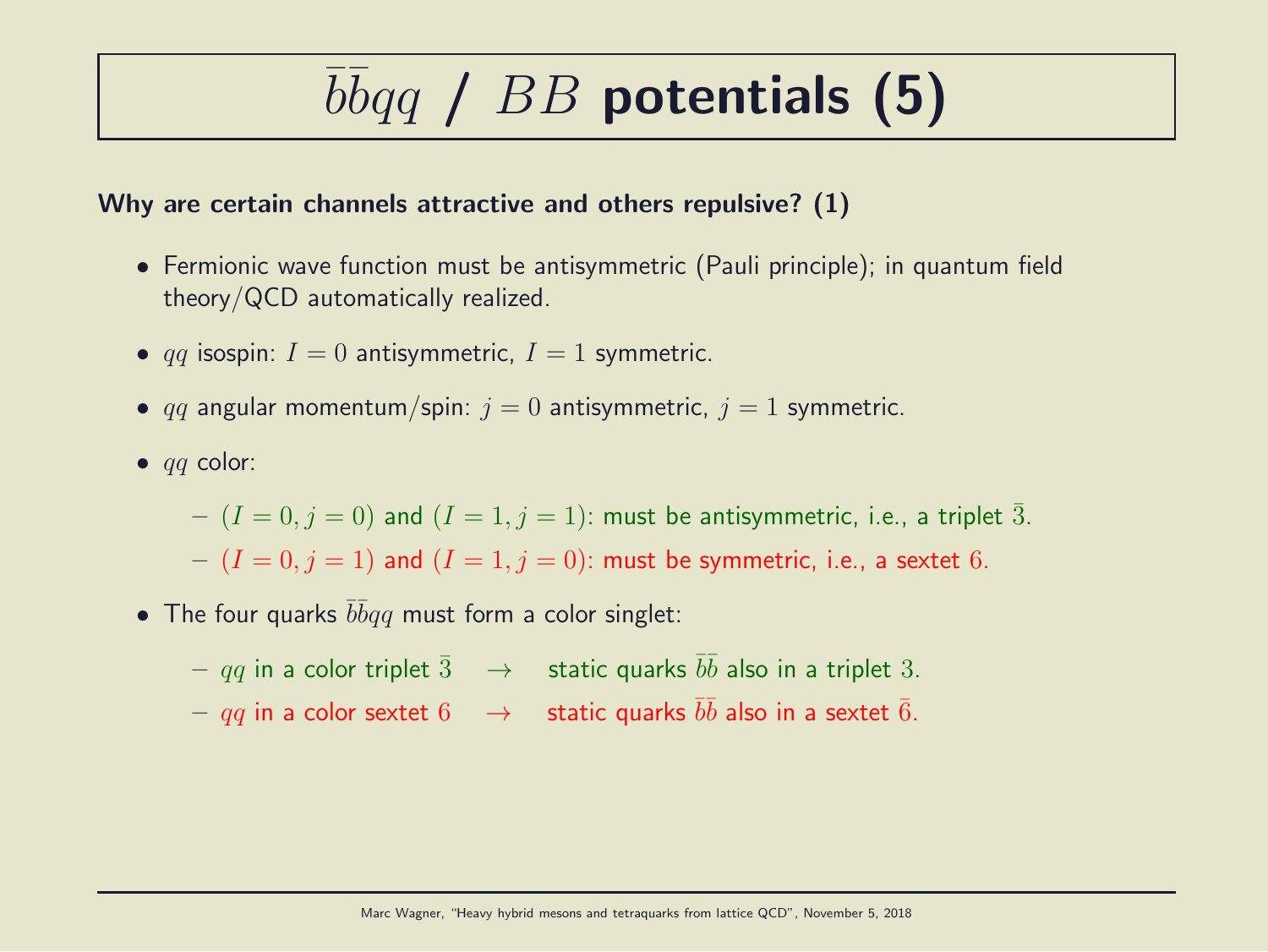# $\overline{b} \overline{b} q \overline{q}$  /  $BB$  potentials (6)

#### Why are certain channels attractive and others repulsive? (2)

- Assumption: attractive/repulsive behavior of  $\bar{b}\bar{b}$  at small separations  $r$  is mainly due to 1-gluon exchange,
	- $-$  color triplet 3 is attractive,  $V_{\bar{b}\bar{b}}(r) = -2\alpha_s/3r$ ,
	- $-$  color sextet  $\bar{6}$  is repulsive,  $V_{\bar{b}\bar{b}}(r)=+\alpha_s/3r$

(easy to calculate in LO perturbation theory).

• Summary:



- $(I = 0, j = 0)$  and  $(I = 1, j = 1)$   $\rightarrow$  attractive  $\overline{bb}$  potential  $V_{\overline{bb}}(r)$ .
- $(I = 0, j = 1)$  and  $(I = 1, j = 0) \longrightarrow$  repulsive  $\bar{b}\bar{b}$  potential  $V_{\bar{b}\bar{b}}(r)$ .
- Expectation consistent with the obtained lattice results.
- Pauli principle and assuming "1-gluon exchange" at small  $r$  explains, why certain channels are attractive and others repulsive.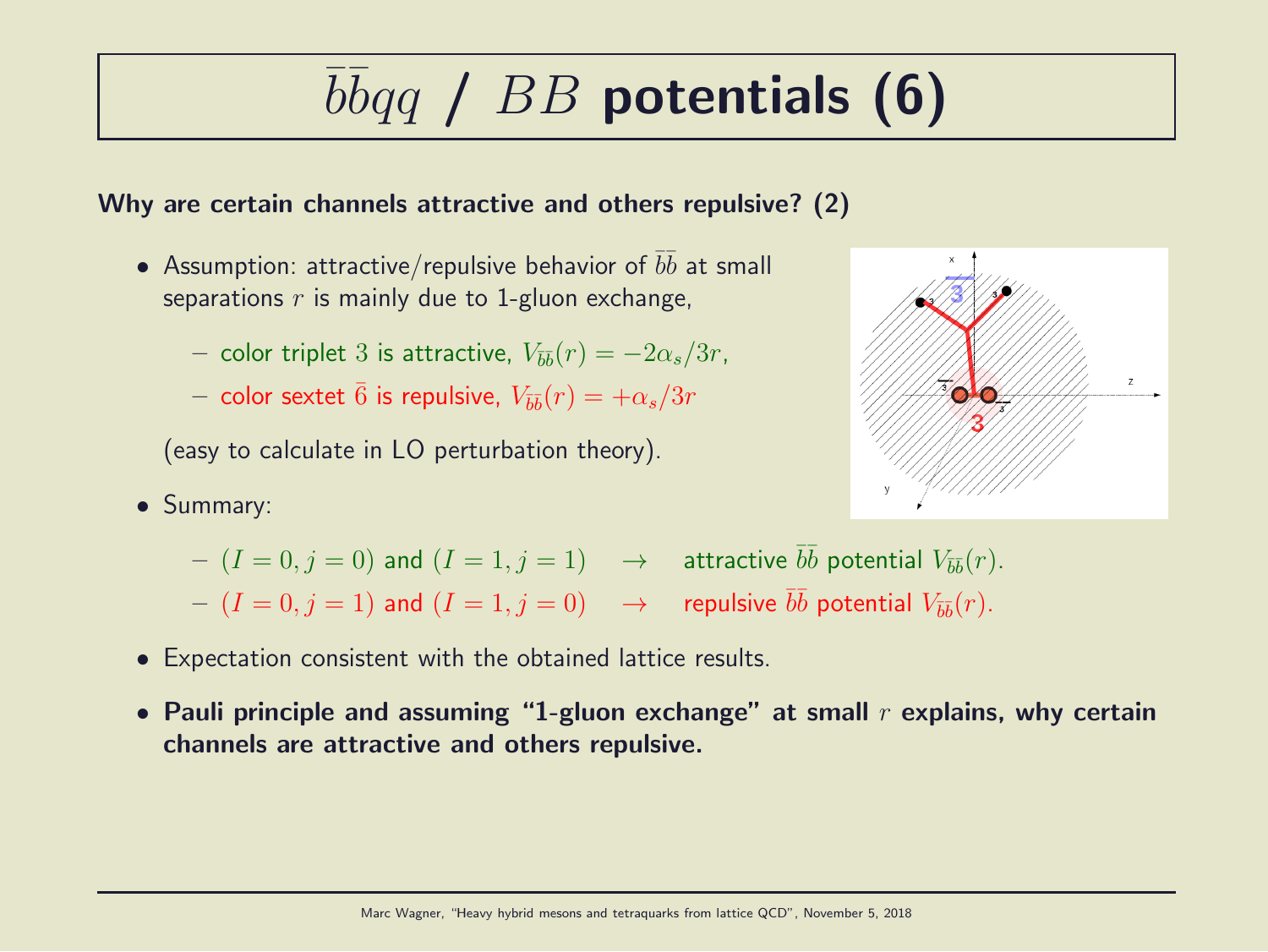# $\overline{b} \overline{b} q \overline{q}$  /  $BB$  potentials (7)

• Summary of  $\bar{b} \bar{b} q q$  /  $BB$  potentials:

| $(6 \text{ states}).$<br>repulsive: $1 \oplus 3 \oplus 2$                                                |
|----------------------------------------------------------------------------------------------------------|
|                                                                                                          |
| $B^{(*)}B_{0.1}^*$ potentials: attractive: $1 \oplus 1 \oplus 3 \oplus 3 \oplus 2 \oplus 6$ (16 states). |
| repulsive: $1 \oplus 1 \oplus 3 \oplus 3 \oplus 2 \oplus 6$ (16 states).                                 |
| $(10 \text{ states}).$<br>$B_{0.1}^* B_{0.1}^*$ potentials: attractive: $1 \oplus 3 \oplus 6$            |
| repulsive: $1 \oplus 3 \oplus 2$<br>$(6 \text{ states}).$                                                |

- 2-fold degeneracy due to spin  $j_z = \pm 1$ .

– 3-fold degeneracy due to isospin  $I = 1$ ,  $I_z = -1, 0, +1$ .

 $\rightarrow$  24 different  $\bar{b}\bar{b}qq$  /  $BB$  potentials.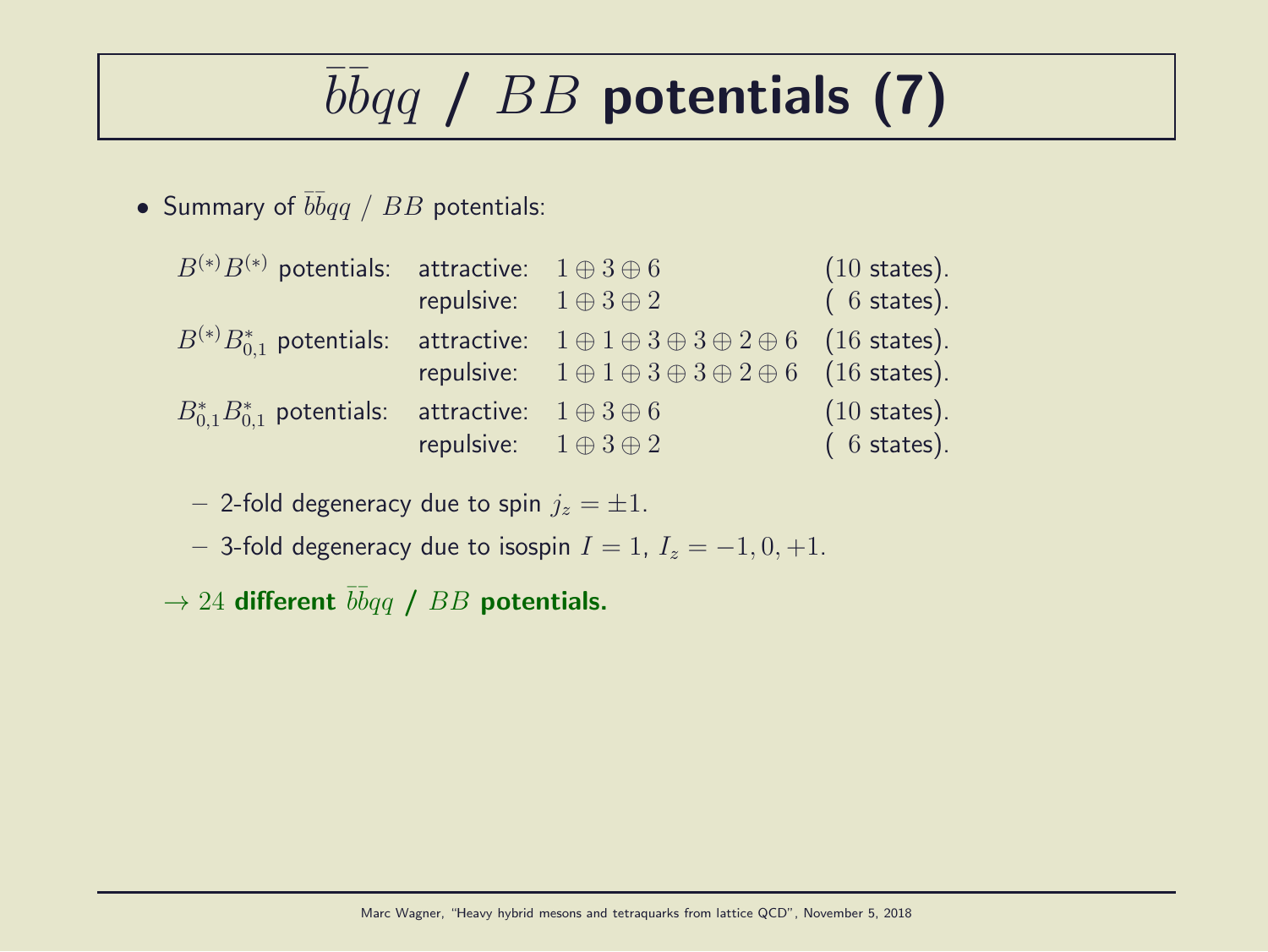## $\overline{b} \overline{b} q \overline{q}$  /  $BB$  potentials (8)

- Focus on the two attractive channels between  $B$  and  $B^*$ :
	- Scalar isosinglet  $((I = 0, j = 0)$ , more attractive):  $qq = (ud - du)/\sqrt{2}$ ,  $\Gamma = (1 + \gamma_0)\gamma_5$ .
	- Vector isotriplet  $((I = 1, j = 1))$ , less attractive):  $qq \in \{uu, (ud+du)/\sqrt{2}, dd\}, \Gamma = (1+\gamma_0)\gamma_j.$
- Computations for  $qq = ll, ss, cc$   $(l \in \{u, d\})$  to study the mass dependence.
- $\bullet$  Parameterize lattice potential results by contiuous functions obtained by  $\chi^2$  minimizing fits of

$$
V_{\bar{b}\bar{b}}(r) = -\frac{\alpha}{r} \exp\left(-\left(\frac{r}{d}\right)^p\right) + V_0:
$$

- $1/r$ : 1-gluon exchange at small  $\bar{b}\bar{b}$  separations.
- $\, \exp(-(r/d)^p)$ : color screening at large  $\bar{b} \bar{b}$  separations due to meson formation.
- Fit parameters  $\alpha$ , d and  $V_0$ ;  $p = 2$  from quark models.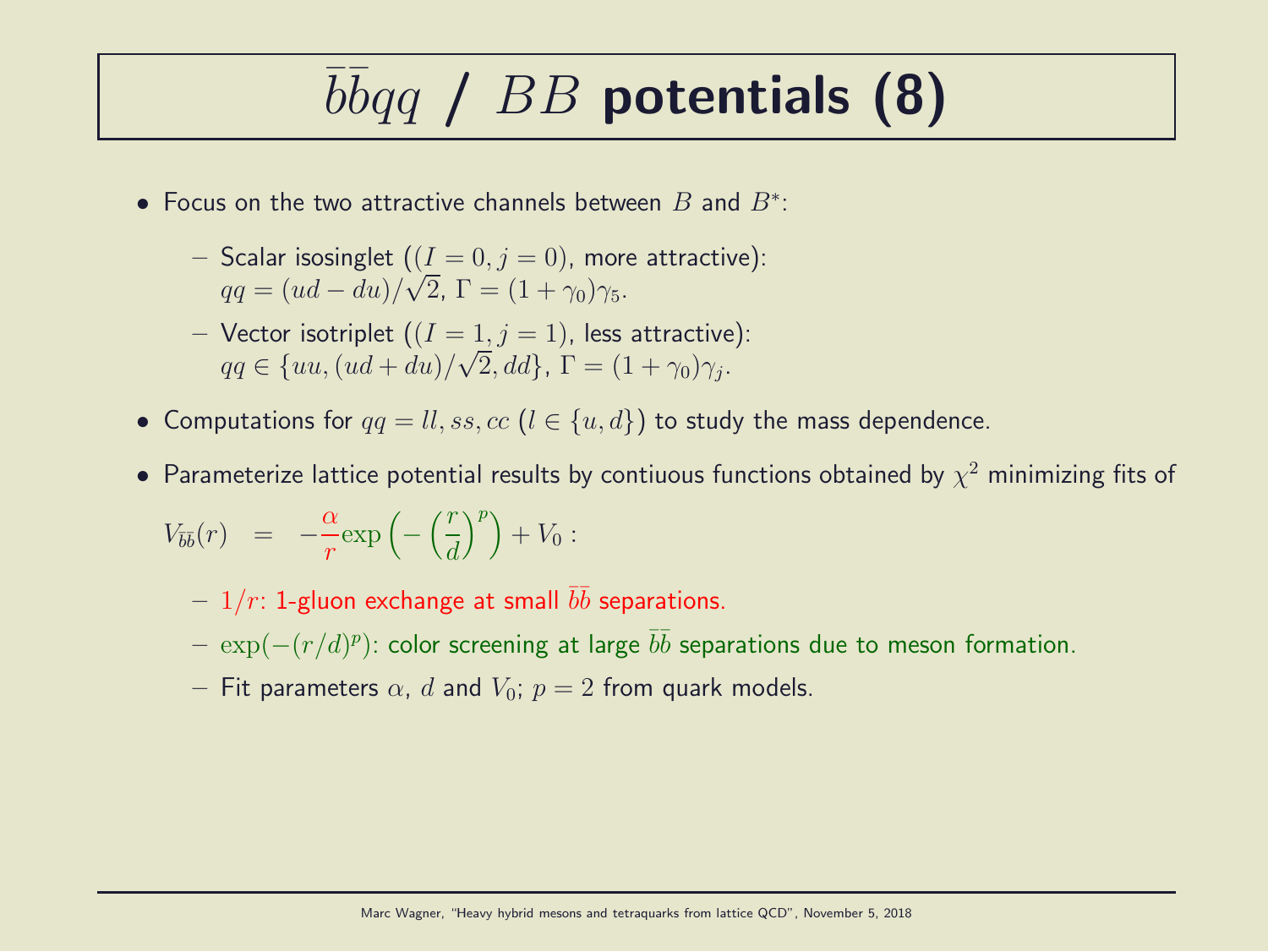# $\overline{b} \overline{b} q \overline{q}$  /  $BB$  potentials (9)

• Potentials for  $qq = ll, l \in \{u, d\}$  are wider and deeper than potentials for  $qq = ss, cc$ .  $\rightarrow$  Good candidates to find tetraquarks are systems of two very heavy and two very light quarks, i.e.,  $\bar{b}\bar{b}ll$ .



Marc Wagner, "Heavy hybrid mesons and tetraquarks from lattice QCD", November 5, 2018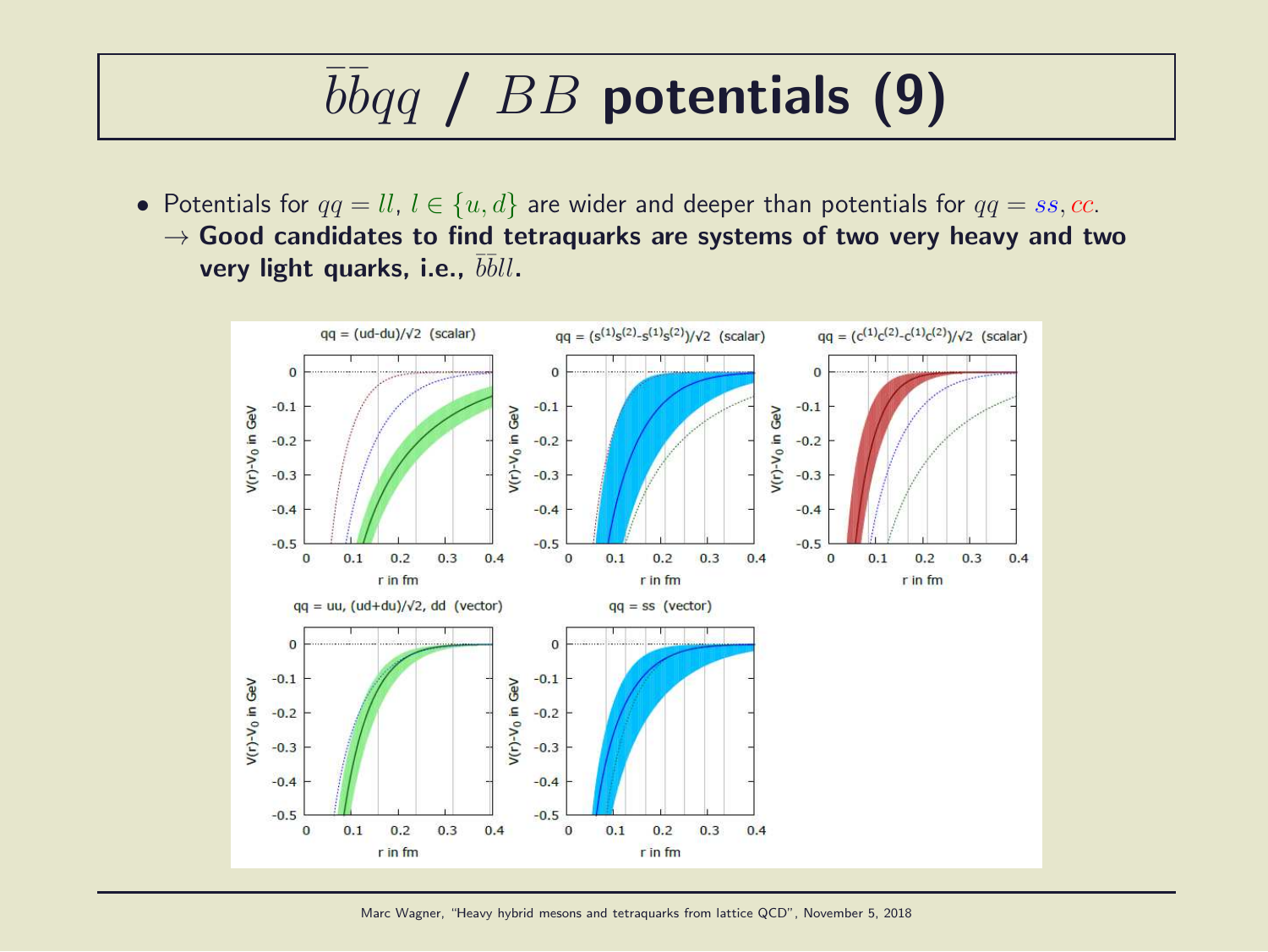## $\overline{b} \overline{b} q q$  tetraquarks (1)

• Solve the Schrödinger equation for the relative coordinate of the heavy quarks  $\bar{b}\bar{b}$  using the previously computed  $\bar b \bar b q q \; / \; BB$  potentials,

$$
\Big(-\frac{1}{2\mu}\triangle + V_{\overline{b}\overline{b}}(r)\Big)\psi(\mathbf{r}) = E\psi(\mathbf{r}) , \quad \mu = m_b/2.
$$

- $\bullet$  Possibly existing bound states, i.e.,  $E < 0$ , indicate stable  $\bar b \bar b q q$  tetraquarks.
- There is a bound state for  $qq = (ud du)/\sqrt{2}$  (i.e., the scalar isosinglet potential) and orbital angular momentum  $l = 0$  of  $b\bar{b}$ , binding energy  $E = -90^{+43}_{-36}$  MeV with respect to the  $BB^*$  threshold, i.e. confidence level  $\approx 2\sigma$ .

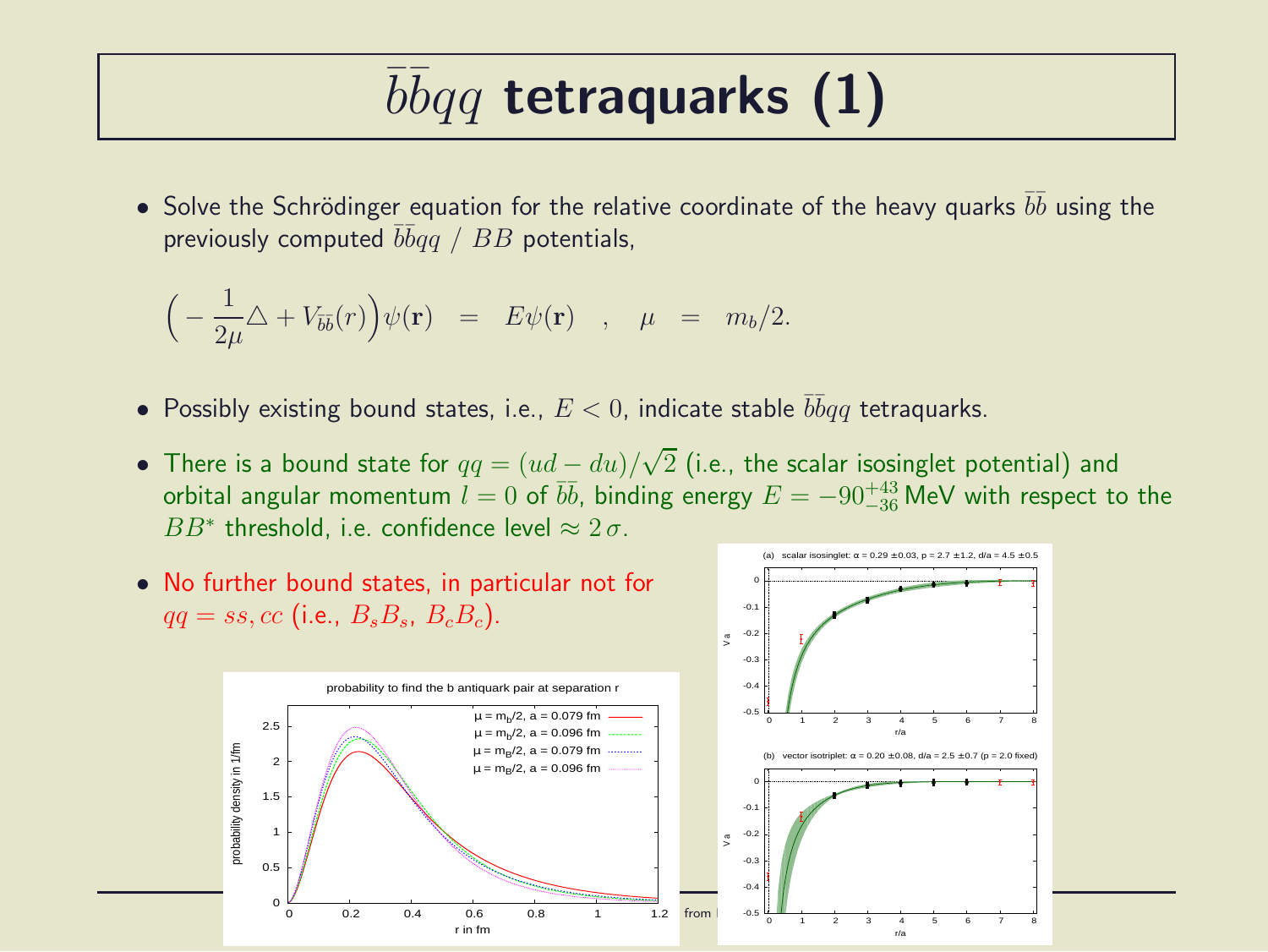## $\overline{b} \overline{b} q q$  tetraquarks (2) to ...

• What are the quantum numbers of the predicted  $\bar b \bar b q q$  tetraquark?

 $-I(J^P) = 0(1^+).$ 

- Will there still be a bound state, when heavy spin effects are taken into account?
	- $-$  Yes, binding energy  $E = -59^{+38}_{-30}$  MeV (without heavy spin effects  $E = -90^{+43}_{-36}$  MeV).
	- $-$  Tetraquark is approximately a  $50\%/50\%$  superposition of  $BB^*$  and  $B^*B^*.$
- Tetraquark resonances can be studied in a similar way using standard methods from scattering theory.
	- $-$  There is a resonance for  $qq = (ud du)/\sqrt{2}$  and  $l = 1$ .
	- $-$  Resonance mass  $E = +17^{+4}_{-4}$  MeV above the  $BB$  threshold.
	- $-$  Decay width  $\Gamma_{\rightarrow B+B}=112^{+90}_{-103}$  MeV.
	- $-$  Quantum numbers  $I(J^P) = 0(1^-)$ .
- Exploring the existence of  $bb\bar{q}q$  tetraquarks in the same way is more difficult.
	- $-\bar{b}b\bar{q}q$  can decay into  $\bar{b}b + \bar{q}q$  ("bottomonium + pion").
	- A potential can be just a  $\bar{b}b$  potential shifted by the mass of a  $\bar{q}q$  meson.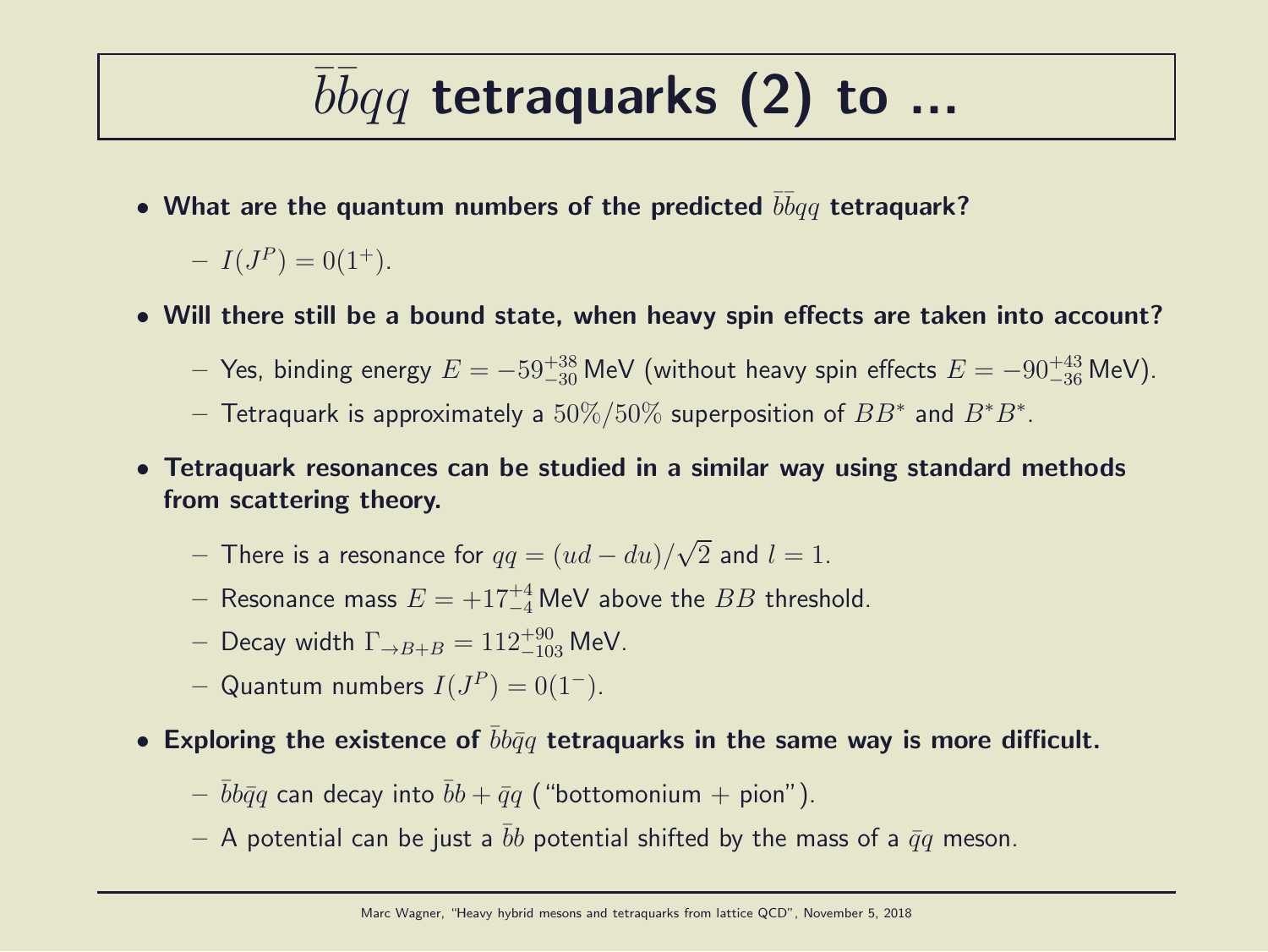#### $qa = (ud-du)/\sqrt{2}$  $qq = uu, (ud+du)/\sqrt{2}$ , dd

# $\overline{b} \overline{b} q q$  tetraquarks (2)

- Estimate the systematic error by varying input parameters:
	- the  $t$  fitting range to extract the potential from effective masses,
	- the  $r$  fitting range for

$$
V_{\overline{b}\overline{b}}(r) = -\frac{\alpha}{r} \exp\left(-\left(\frac{r}{d}\right)^p\right) + V_0.
$$

- Right: isoline plots of the binding energy  $E$  for  $l = 0$ .
- Bottom: histogram for the binding energy  $E$  for  $qq = (ud - du)/\sqrt{2}$  and  $l = 0$ .





 $0.2$ 

 $\Omega$ 

 $0.3$ 

d in fm

 $0.4$ 

 $0.5$ 

 $0.6$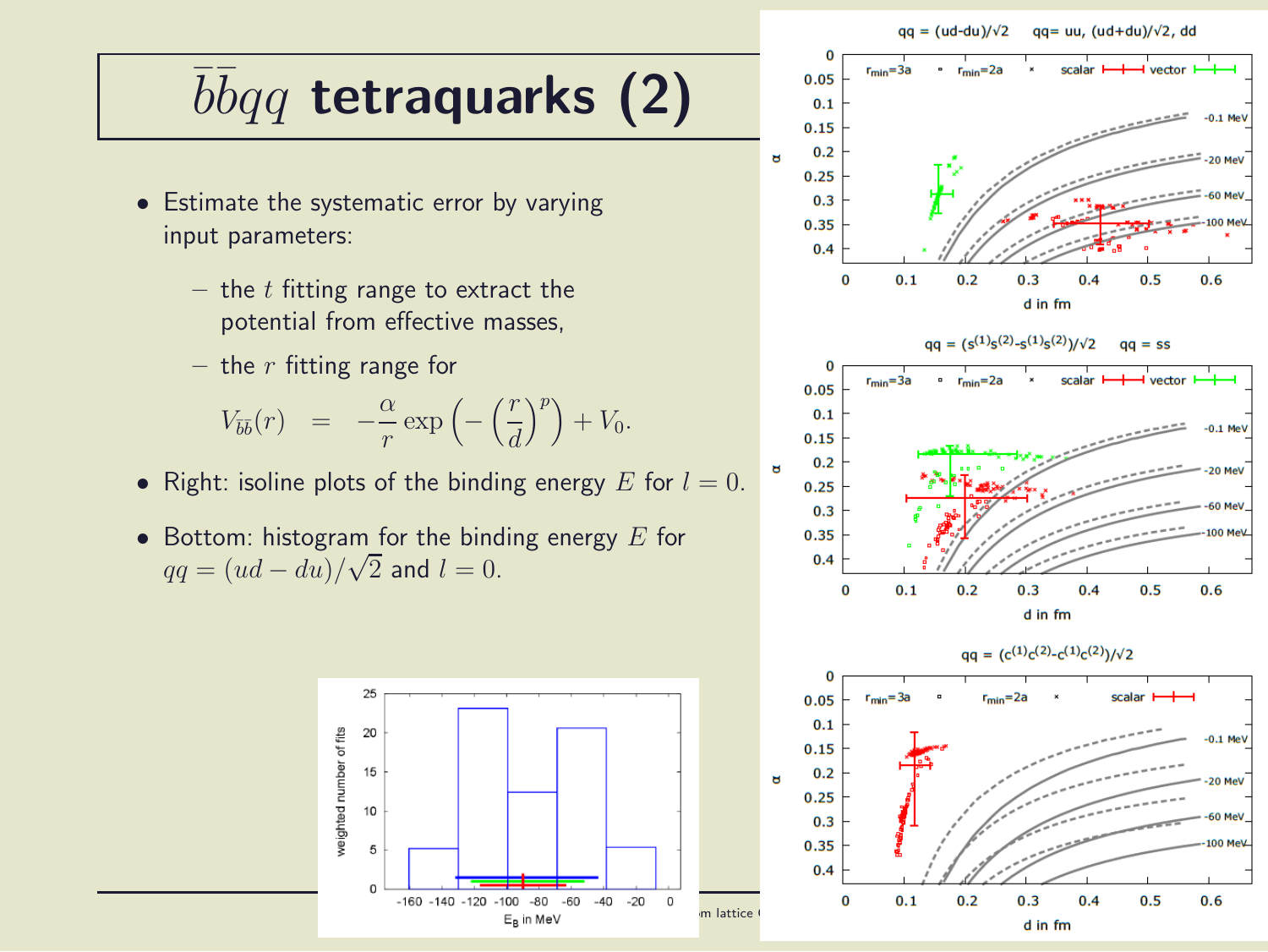## $\overline{b} \overline{b} q q$  tetraquarks (3)

• To quantify "no binding", we list for each channel the factor, by which the reduced mass  $\mu$ in the Schrödinger equation has to be multiplied, to obtain a tiny but negative energy  $E$ (again for  $l = 0$ ).

| qq                                       | spin   | factor |
|------------------------------------------|--------|--------|
| $(ud - du)/\sqrt{2}$                     | scalar | 0.46   |
| uu, $(ud+du)/\sqrt{2}$ , dd              | vector | 1.49   |
| $(s^{(1)}s^{(2)} - s^{(2)}s^{(1)})$      | scalar | 1.20   |
| SS                                       | vector | 2.01   |
| (2)<br>$-c^{(2)}c^{(1)}$<br>$(c^{(1)}c)$ | scalar | 2.57   |

- Factors  $\ll 1$  indicate strongly bound states, while for values  $\gg 1$  bound states are essentially excluded.
- Light quarks  $(u/d)$  are unphysically heavy (correspond to  $m_\pi \approx 340$  MeV); physically light  $u/d$  quarks yield similar results.
- $-$  Mass splitting  $m(B^*) m(B) \approx 50$  MeV, neglected at the moment, is expected to weaken binding (will be discussed below).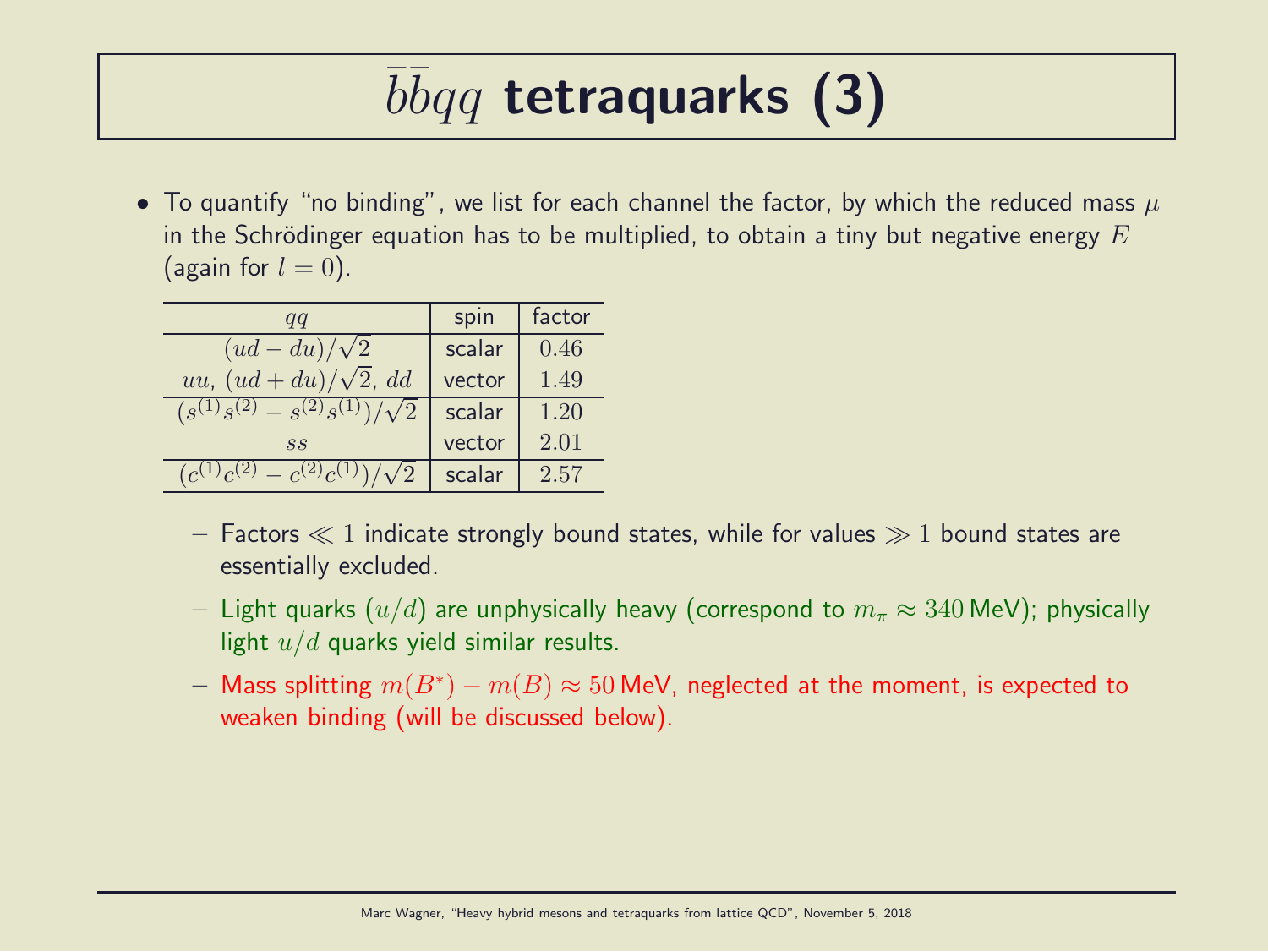## $\overline{b} \overline{b} q q$  tetraquarks (4)

#### What are the quantum numbers of the predicted  $\bar b \bar b q q$  tetraquark?

- $I(J^P) = 0(1^+).$ 
	- $−$  Light scalar isosinglet:  $qq = (ud du)/\sqrt{2}$ ,  $I = 0$ ,  $j = 0$  in a color  $\bar{3}$ ,  $\bar{b}\bar{b}$  in a color  $3$ (antisymmetric) ... as discussed above.
	- $-$  Wave function of  $\bar b \bar b$  must also be antisymmetric (Pauli principle).
		- $*$   $\bar{b}\bar{b}$  is flavor symmetric.
		- $*$   $\bar{b}\bar{b}$  spin must also be symmetric, i.e.,  $j_b = 1$ .
	- $\rightarrow$  The predicted  $\bar{b}\bar{b}qq$  tetraquark has isospin  $I=0$ , spin  $J=1.$
	- $-$  We study a state, which correspond for large  $\bar b \bar b$  separations to a pair of  $B^{(*)}$  mesons in a spatially symmetric s-wave.
	- $\rightarrow$  The predicted  $\bar{b}\bar{b}qq$  tetraquark has parity  $P=+$  (the product of the parity quantum numbers of the two mesons, which are both negative).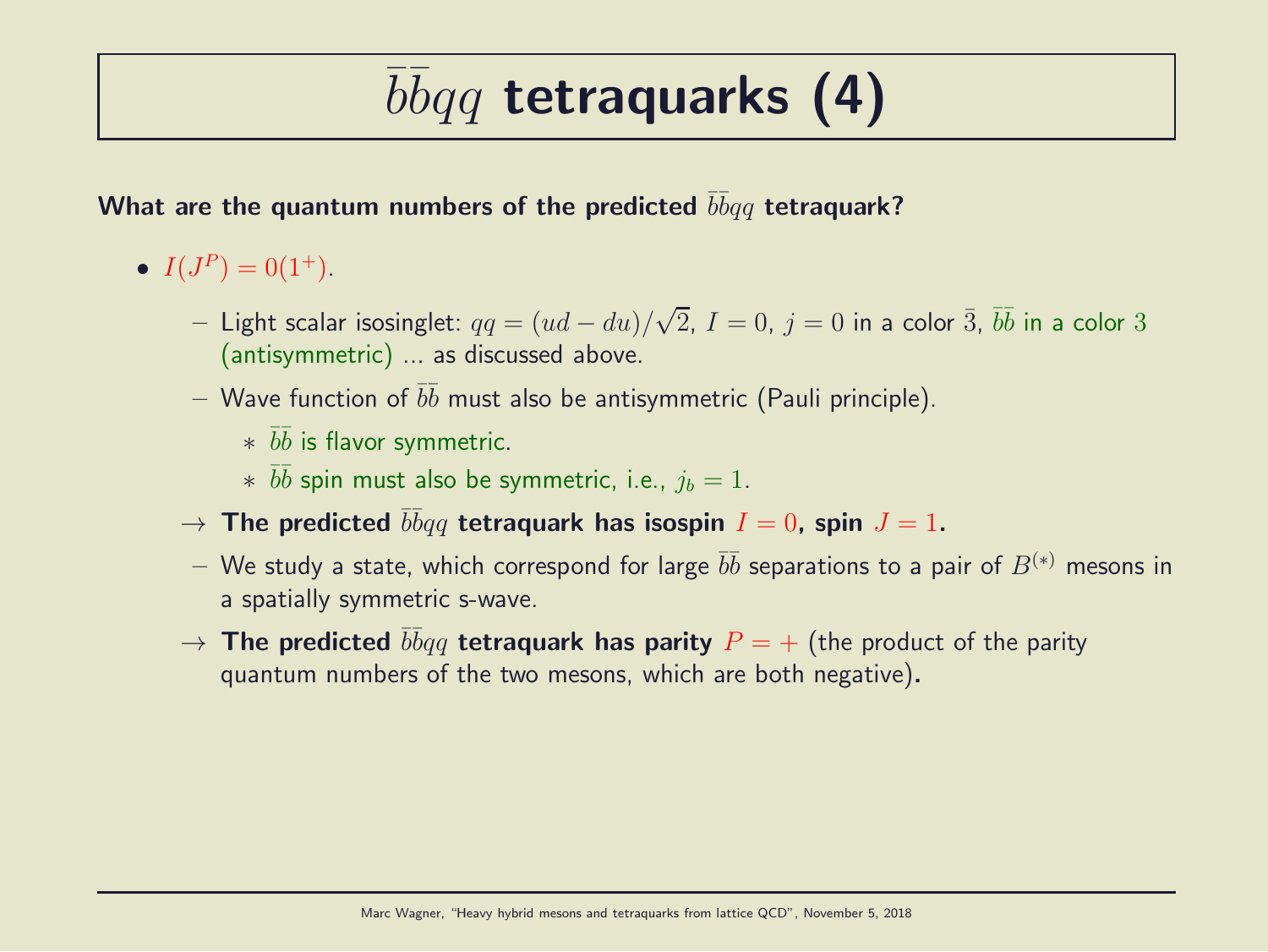#### Inclusion of heavy spin effects

- Heavy spin effects have been neglected so far, e.g. mass splitting  $m_{B*} m_B \approx 46$  MeV.
- Mass splitting  $m_{B^*} m_B$  is, however, of the same order of magnitude as the previously obtained binding energy  $E = -90^{+43}_{-36}$  MeV.
- Moreover, two competing effects:
	- $-$  The attractive  $\bar b\bar b ud$  channel corresponds to a linear combination of  $BB^*$  and/or  $B^*B^*.$
	- $-$  The  $BB^{\ast}$  interaction is a superposition of attractive and repulsive  $\bar{b}\bar{b}ud$  potentials.
- Will there still be a bound state, when heavy spin effects are taken into account?
	- Yes.
	- $-$  We include heavy spin effects by solving a coupled channel Schrödinger equation. [P. Bicudo, J. Scheunert, M.W., Phys. Rev. D 95, 034502 (2017) [arXiv:1612.02758]]
	- $−$  Binding energy  $E = -59^{+38}_{-30}$  MeV.
	- $-$  Tetraquark is approximately a  $50\%/50\%$  superposition of  $BB^*$  and  $B^*B^*$  (strong attraction more important than light constituents).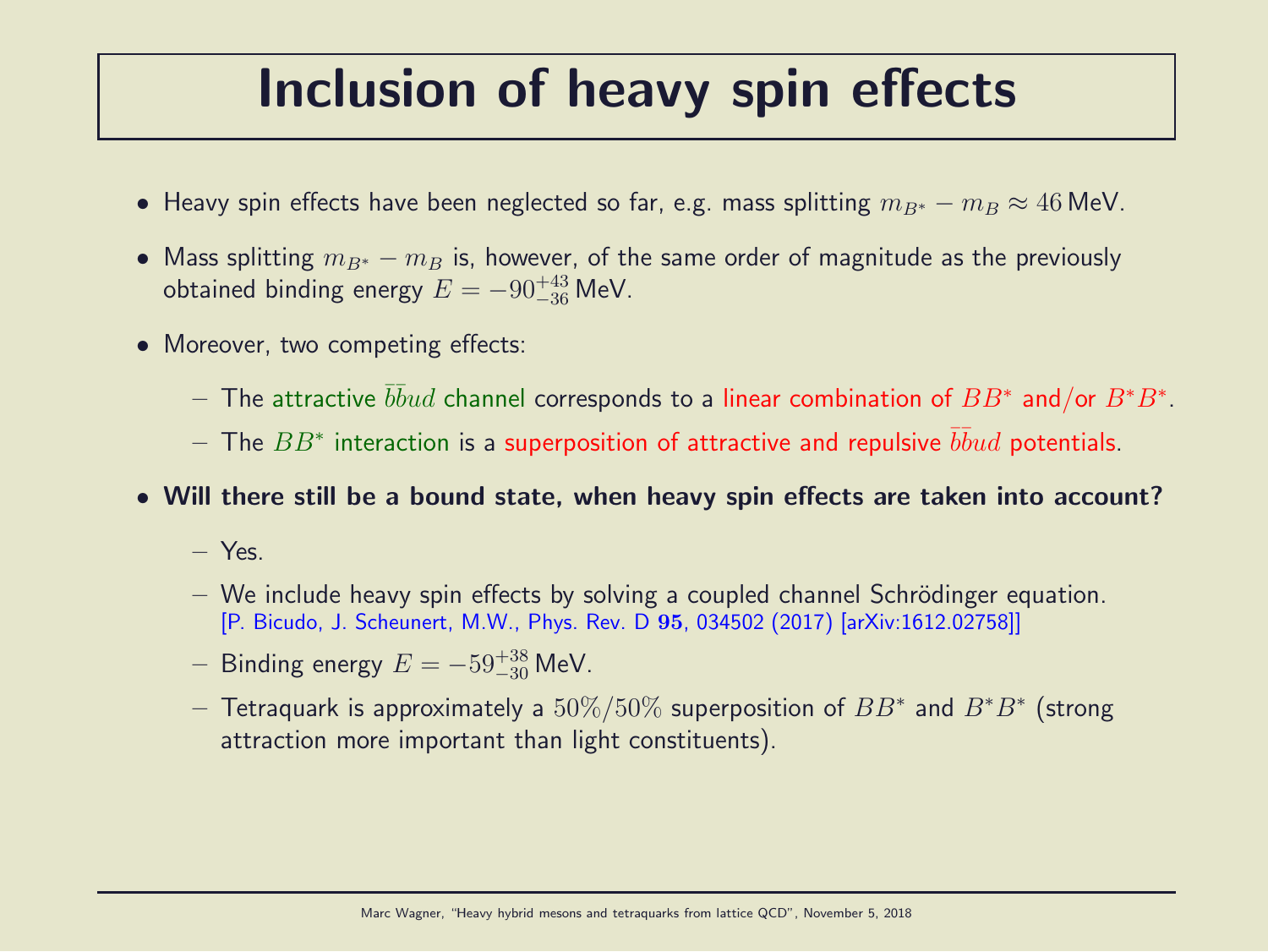## $\overline{b} \overline{b} q q$  tetraquark resonances (1)

- Most hadrons are unstable, i.e., resonances.
- $\bullet$  If a  $\bar{b}\bar{b}qq$  potential  $V_{\bar{b}\bar{b}}(r)$  is not sufficiently attractive to host a bound state, there could still be a clear resonance.
- $\bullet$  Comparatively easy to investigate within our approach (since we have potentials  $V_{\bar{b}\bar{b}}(r)$ , no Lüscher method etc. necessary).
- Use standard methods from scattering theory:
	- $-$  Solve Schrödinger equation with potential  $V_{\bar{b}\bar{b}}(r)$  and appropriate boundary conditions (incident plane wave, outgoing spherical wave)  $\rightarrow$  partial wave amplitudes  $f_l(E)$ .
	- Use partial wave amplitudes  $f_l(E)$  to ...
		- ∗ ... determine phase shifts and contributions of partial waves to total cross section  $\rightarrow$  peak indicates resonance mass.
		- ∗ ... determine poles of the S or the T matrix in the complex energy plane (correspond to poles of  $f_l(E)$ )
			- $\rightarrow$  real part of a pole  $\equiv$  resonance mass
			- $\rightarrow$  imaginary part of a pole  $\equiv$  resonance width.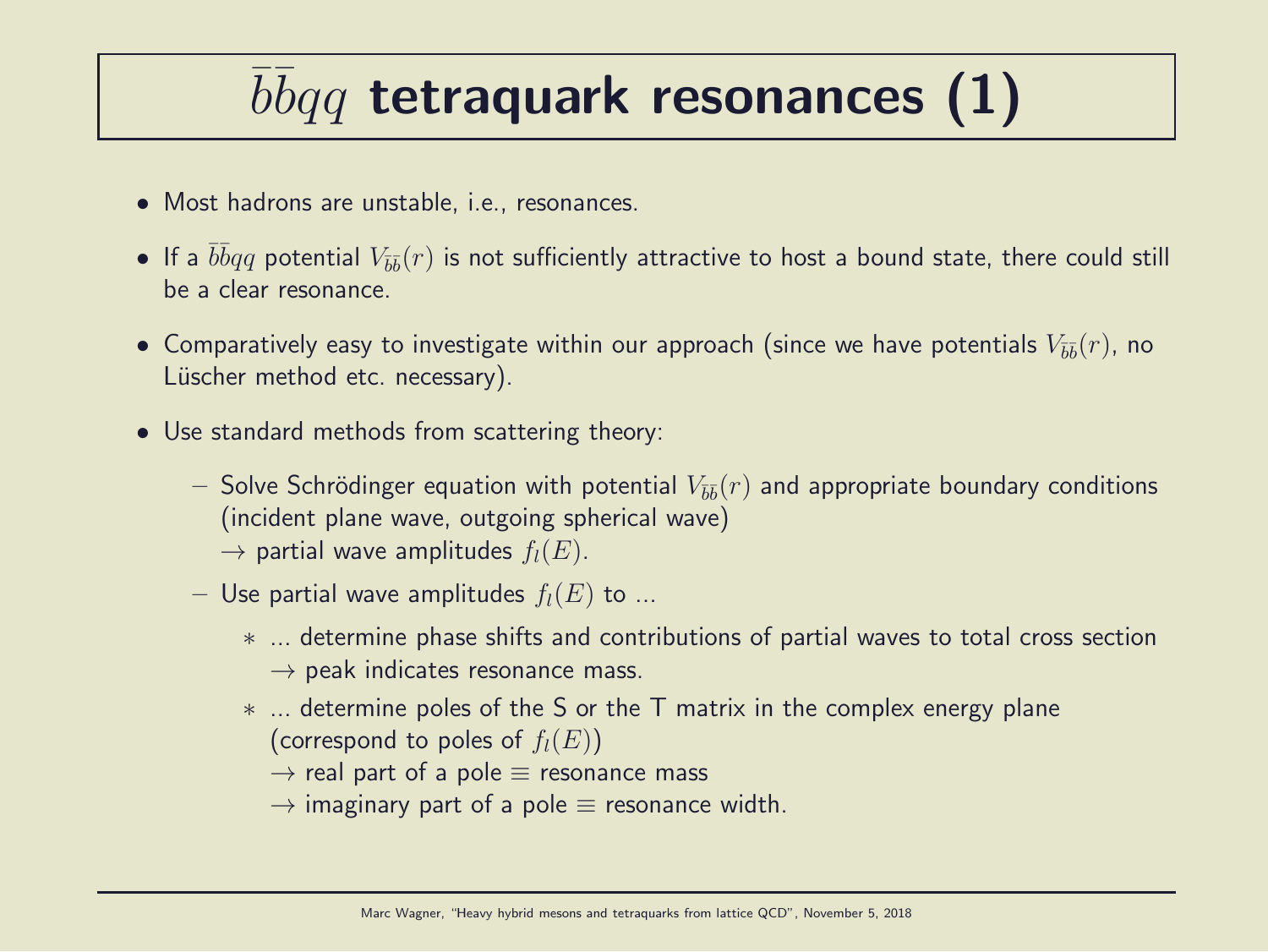## $\overline{b} \overline{b} q q$  tetraquark resonances (2)

- Exploratory study mostly for  $qq=(ud-du)/\sqrt{2}$  (i.e., the scalar isosinglet potential) and orbital angular momentum  $l=1$  of  $\overline{b}\overline{b}$ :
- There is a resonance for  $qq=(ud-du)/\sqrt{2}$  and  $l=1$ :
	- $-$  Resonance mass  $E = +17^{+4}_{-4}$  MeV above the  $BB$  threshold.
	- $-$  Decay width  $\Gamma_{\rightarrow B+B}=112^{+90}_{-103}$  MeV.
	- $-$  Quantum numbers  $I(J^P)=0(1^-).$
	- [P. Bicudo, M. Cardoso, A. Peters, M. Pflaumer, M.W., arXiv:1704.02383].
- There do not seem to be resonances in other channels  $(l > 1)$ , vector isotriplet potential, heavier quarks  $qq$ ).

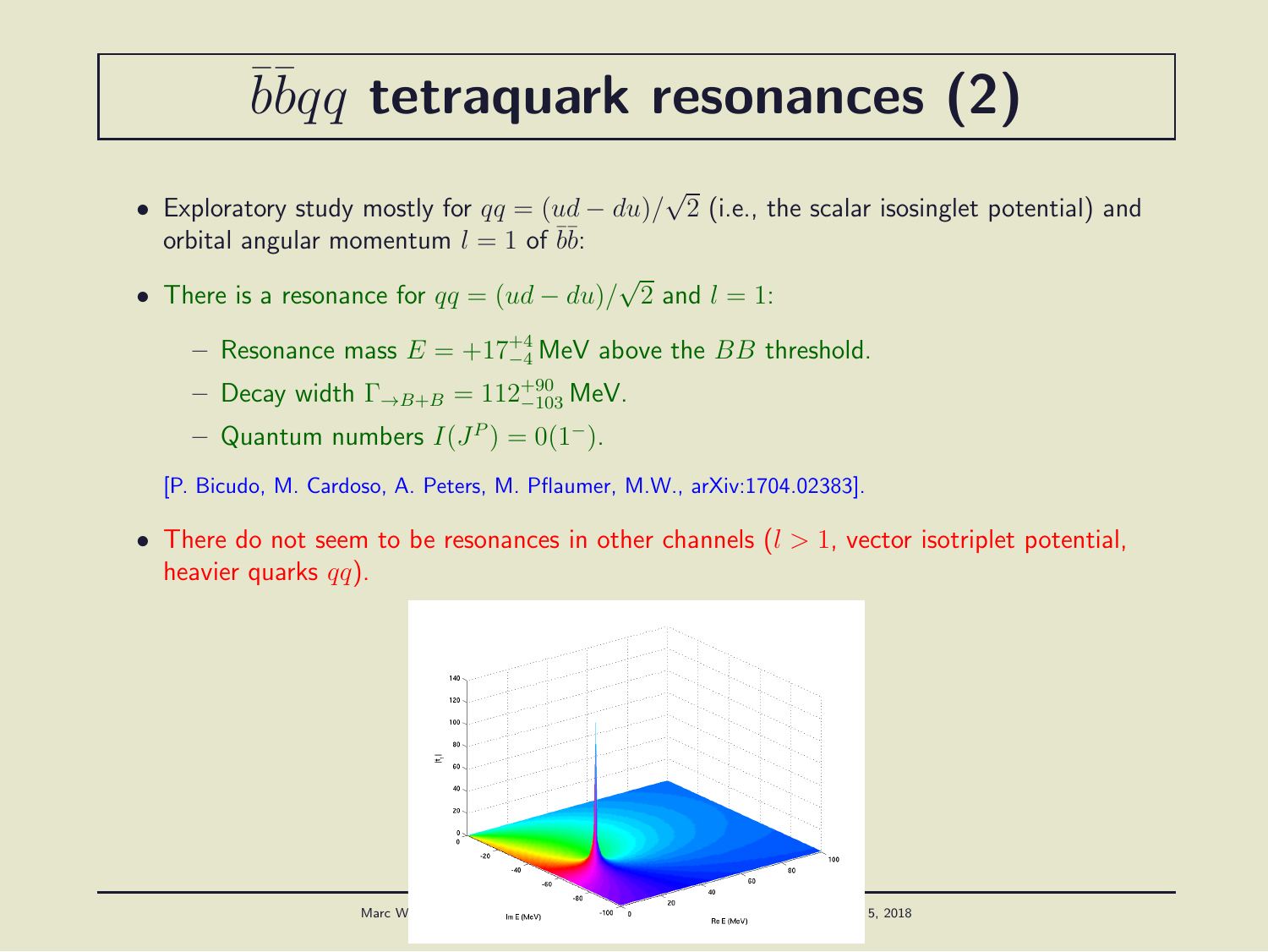## $bb\bar q q$  /  $BB$  potentials

- Exploring the existence of  $bb\bar{q}q$  tetraquarks in the same way is more difficult:
	- $-\,\,\overline{b}\overline{b} q q$  (discussed on pevious slides) can decay into:
		- $\overline{B} + \overline{B}$ .

"Easy" ... on the level of the Schrödinger equation for the relative coordinate of the two b quarks (step  $(2)$  of the BO approximation).

- $bb\bar{q}q$  can decay into:
	- $\ast \bar{B} + B$

"Easy" ... on the level of the Schrödinger equation for the relative coordinate of the b quark and the b quark (step  $(2)$  of the BO approximation).

 $* \bar{b}b + \bar{q}q$  ("bottomonium + pion").

"Rather hard" ... on the level of lattice QCD, when computing the  $\bar{b}b$  potentials in the presence of  $\bar{q}q$  (step (1) of the BO approximation).

- · A potential can be relevant for a  $\bar{b}b\bar{q}q$  tetraquark (if  $\bar{q}q$  is close to  $\bar{b}b$ ) ...
- $\cdot$  ... or just a bb potential shifted by the mass of a  $\bar{q}q$  meson.
- Work in progress.

[A. Peters, P. Bicudo, L. Leskovec, S. Meinel and M.W., PoS LATTICE 2016, 104 (2016) [arXiv:1609.00181]]

[A. Peters, P. Bicudo and M.W., EPJ Web Conf. 175, 14018 (2018) [arXiv:1709.03306]]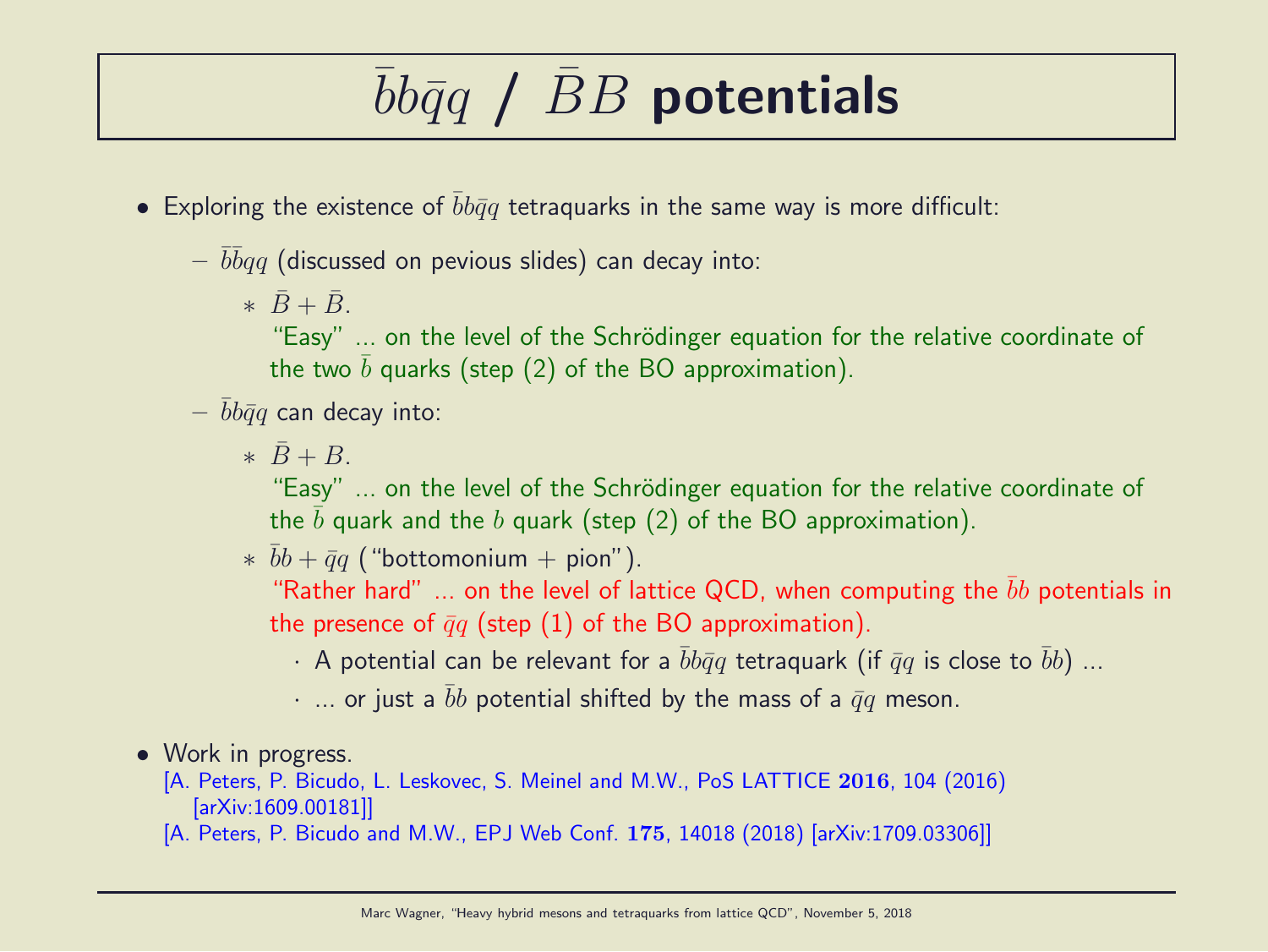#### Summary and outlook

- Computation of  $3 \times 24$  different  $\overline{bb}q$  /  $BB$  potentials.
- Prediction of a stable  $\bar{b} \bar{b} qq$ ,  $qq = (ud du)/\sqrt{2}$  tetraquark.
	- $-$  Quantum numbers  $I(J^P) = 0(1^+).$
	- $-$  Binding energy  $E = -59^{+38}_{-30}$  MeV with respect to the  $BB^*$  threshold.
- Prediction of a  $\bar{b}\bar{b}qq$ ,  $qq=(ud-du)/\sqrt{2}$  tetraquark resonance.
	- $-$  Quantum numbers  $I(J^P) = 0(1^-)$ .
	- $-$  Resonance mass  $E = +17^{+4}_{-4}$  MeV above the  $BB$  threshold.
	- $-$  Decay width  $\Gamma_{\rightarrow B+B} = 112^{+90}_{-103}$  MeV.
- Future plans:
	- $-$  Explore  $\bar b\bar b qq$  tetraquark resonances in detail.
	- $-$  Investigate the structure of the predicted  $I(J^P)=0(1^+)$  tetraquark  $...$  is it a mesonic molecule or rather a diquark-antidiquark?
	- Study  $bb\bar{q}q$  / BB, which is experimentally more relevant  $(Z_b(10610)^+, Z_b(10650)^+,$ ...), but theoretically much harder.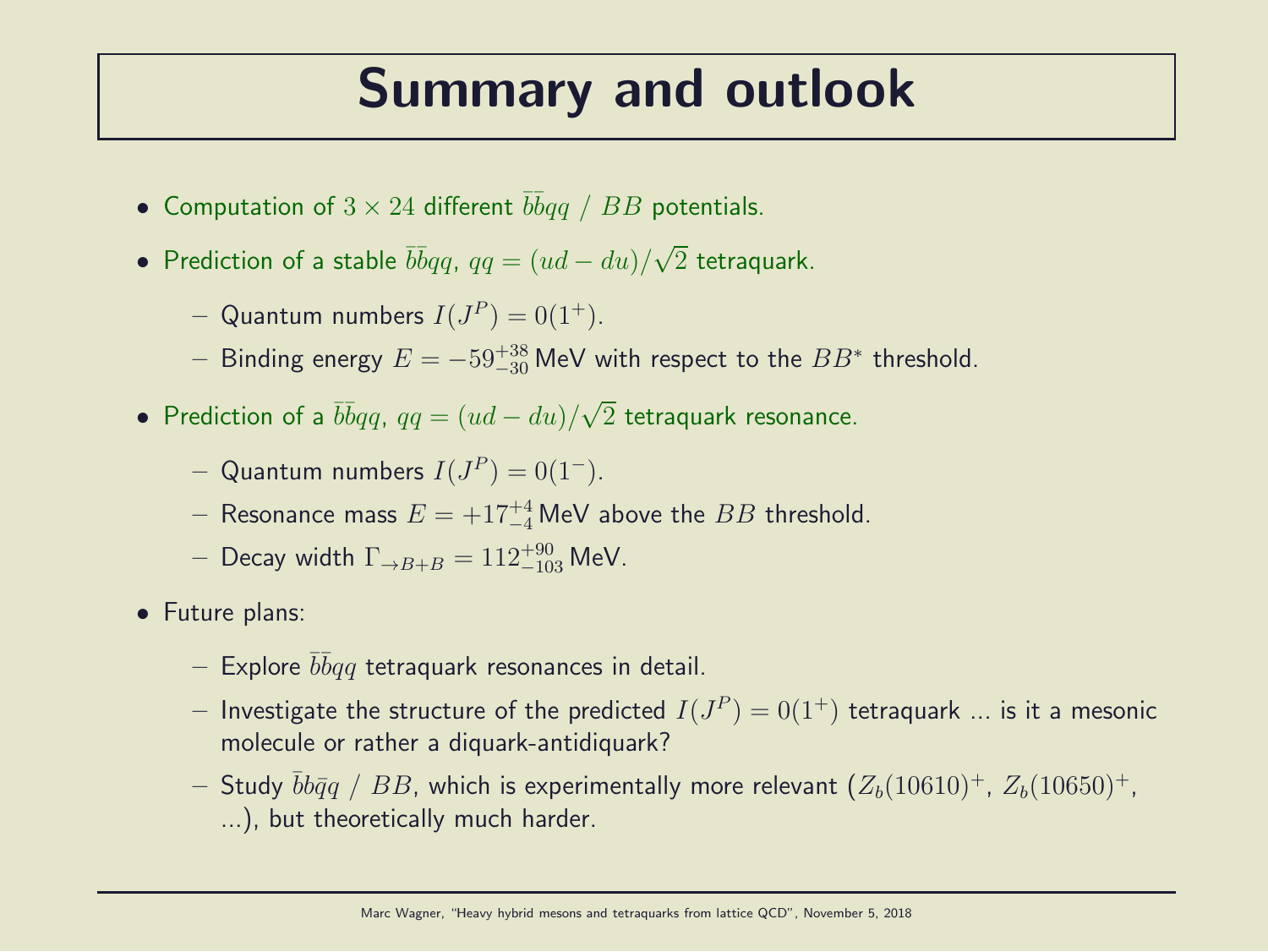#### Part 2: hybrid mesons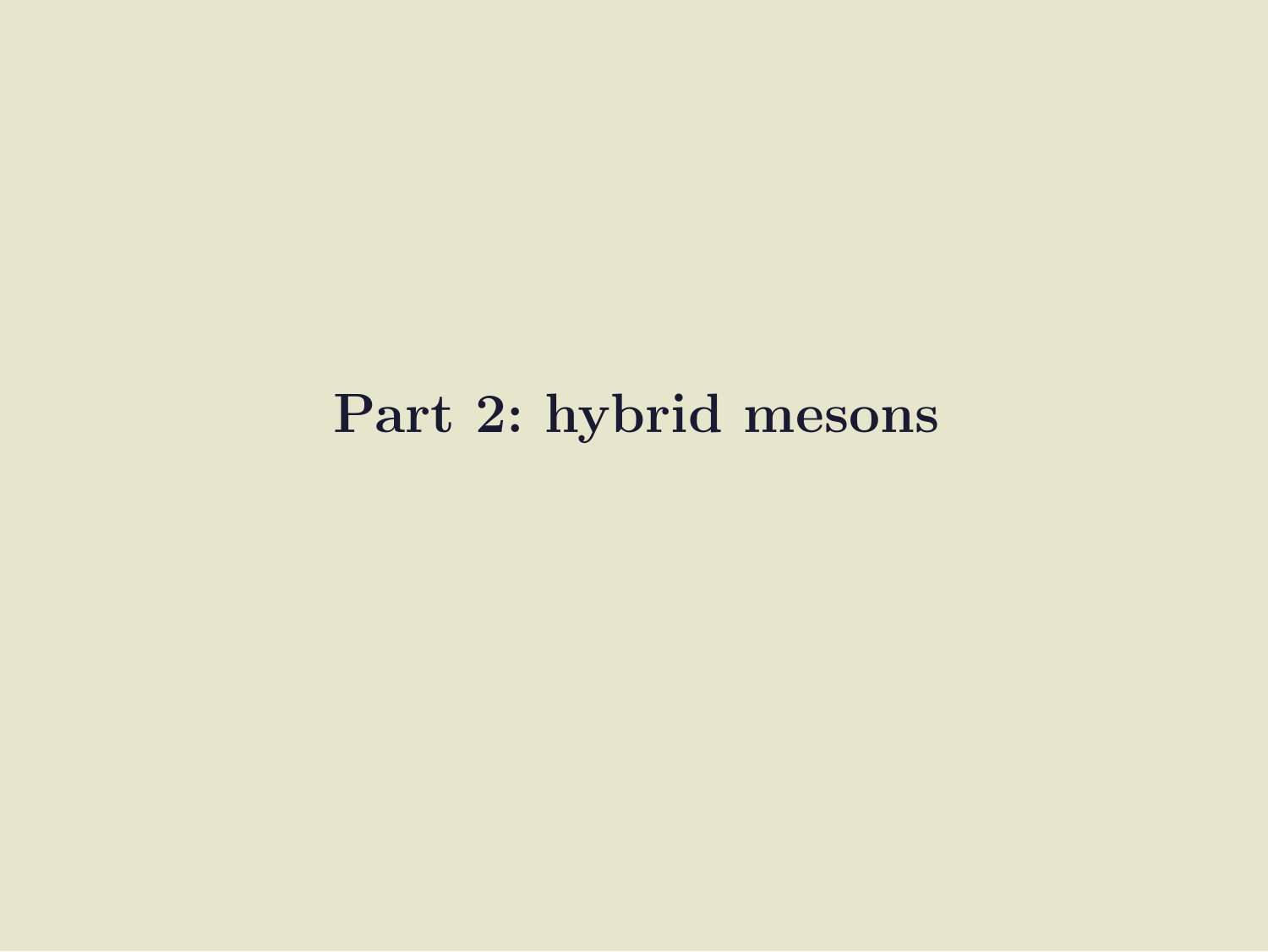## Heavy hybrid mesons (1)

- Same idea as for heavy-heavy-light-light tetraquarks.
- Extract hybrid static potentials from correlation functions of trial states

 $|\Psi_{\rm hybrid}\rangle_{S;\Lambda^\epsilon_\eta} \;\; = \;\; \bar{Q}(-r/2) a_{S;\Lambda^\epsilon_\eta}(-r/2,+r/2) Q(+r/2) |\Omega\rangle,$ 

where  $a_{S;\Lambda^\epsilon_\eta}(-r/2,+r/2)$  is a non-straight path of links generating quantum numbers  $\Lambda^\epsilon_\eta.$ 

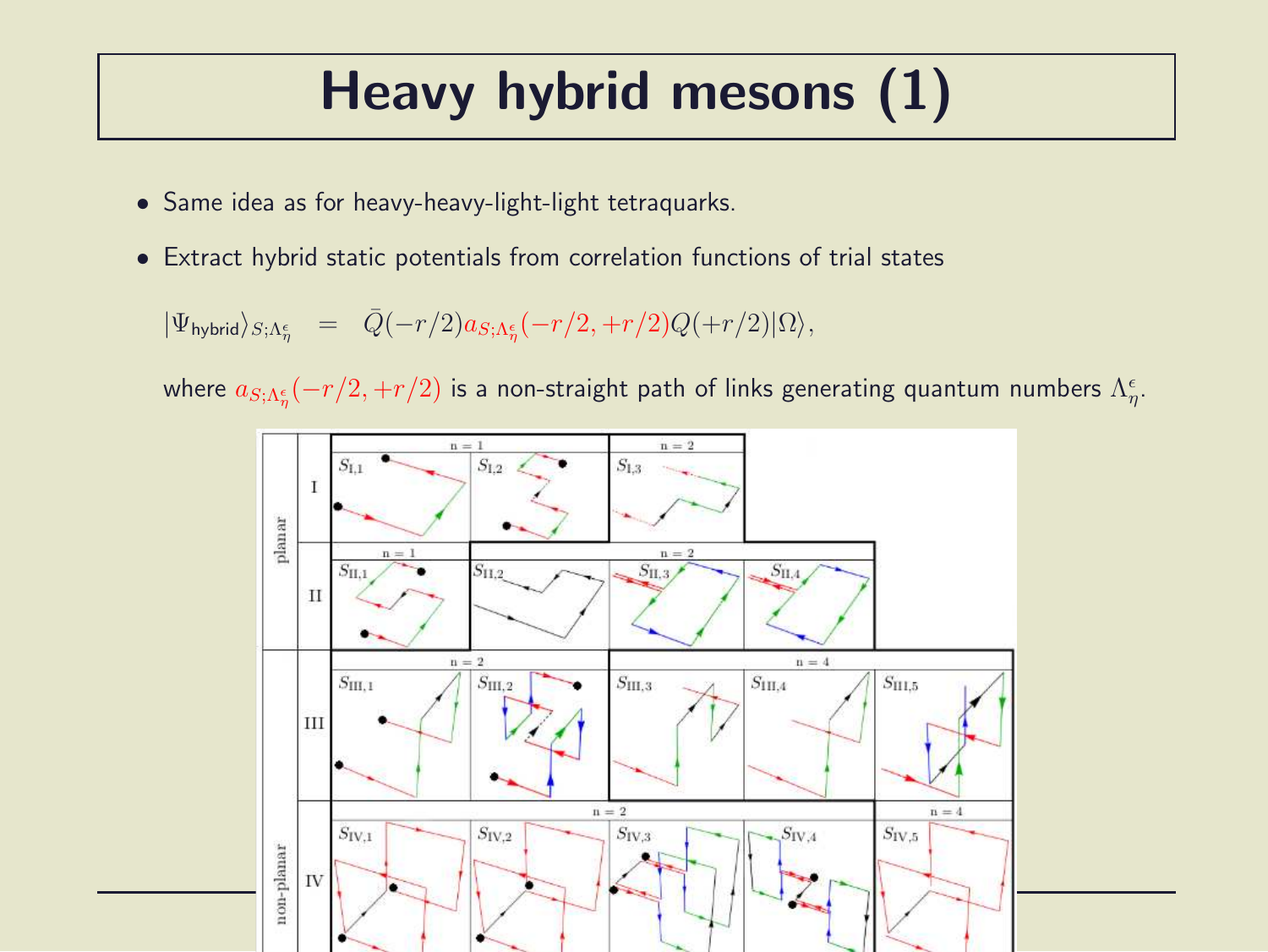### Heavy hybrid mesons (2)

- The talk summarizes
	- [C. Reisinger, S. Capitani, O. Philipsen, M.W., EPJ Web Conf. 175, 05012 (2018) [arXiv:1708.05562]]
	- [L. Müller, M.W., Acta Phys. Polon. Supp. 11, 551 (2018) [arXiv:1803.11124]]
	- [C. Reisinger, S. Capitani, L. Müller, O. Philipsen, M.W., arXiv:1810.13284]
	- [L. Müller, O. Philipsen, C. Reisinger, M. Wagner, arXiv:1811.00452]

• For recent work from other groups using a similar approach cf. e.g. [K. J. Juge, J. Kuti, C. J. Morningstar, Nucl. Phys. Proc. Suppl. 63, 326 (1998) [hep-lat/9709131] [C. Michael, Nucl. Phys. A 655, 12 (1999) [hep-ph/9810415] [G. S. Bali et al. [SESAM and  $T_{\chi}L$  Collaborations], Phys. Rev. D 62, 054503 (2000) [hep-lat/0003012] [K. J. Juge, J. Kuti, C. Morningstar, Phys. Rev. Lett. 90, 161601 (2003) [hep-lat/0207004] [C. Michael, Int. Rev. Nucl. Phys. 9, 103 (2004) [hep-lat/0302001] [G. S. Bali, A. Pineda, Phys. Rev. D 69, 094001 (2004) [hep-ph/0310130]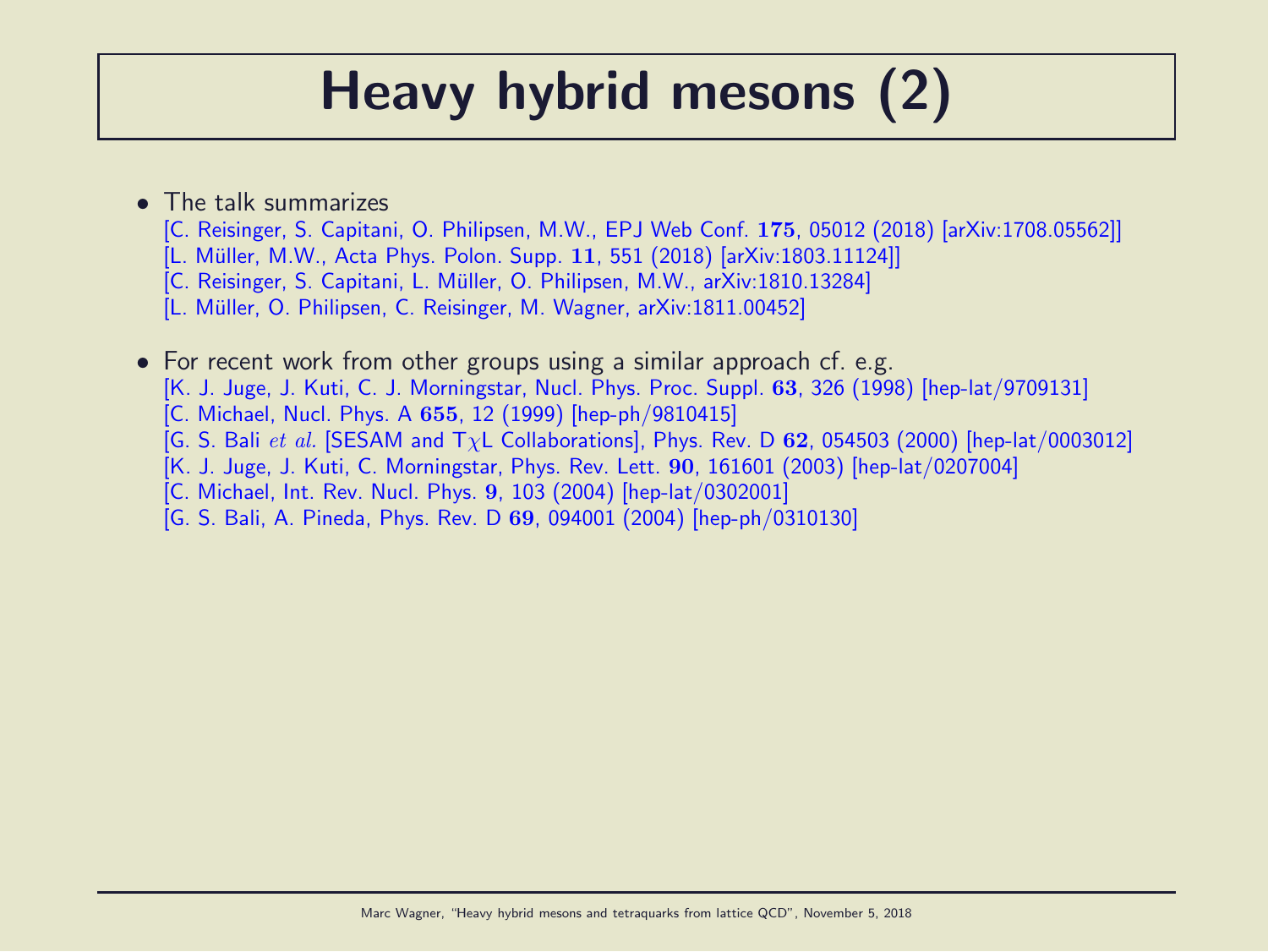#### Hybrid static potentials

- E.g. useful for effective field theory studies and predictions of heavy hybrid meson masses. [M. Berwein, N. Brambilla, J. Tarrus Castella, A. Vairo, Phys. Rev. D 92, 114019 (2015) [arXiv:1510.04299]] [R. Oncala, J. Soto, Phys. Rev. D 96, 014004 (2017) [arXiv:1702.03900]] [N. Brambilla, G. Krein, J. Tarrus Castella, A. Vairo, Phys. Rev. D 97, 016016 (2018)[arXiv:1707.09647]]
	- [N. Brambilla, W. K. Lai, J. Segovia, J. Tarrus Castella, A. Vairo, arXiv:1805.07713]

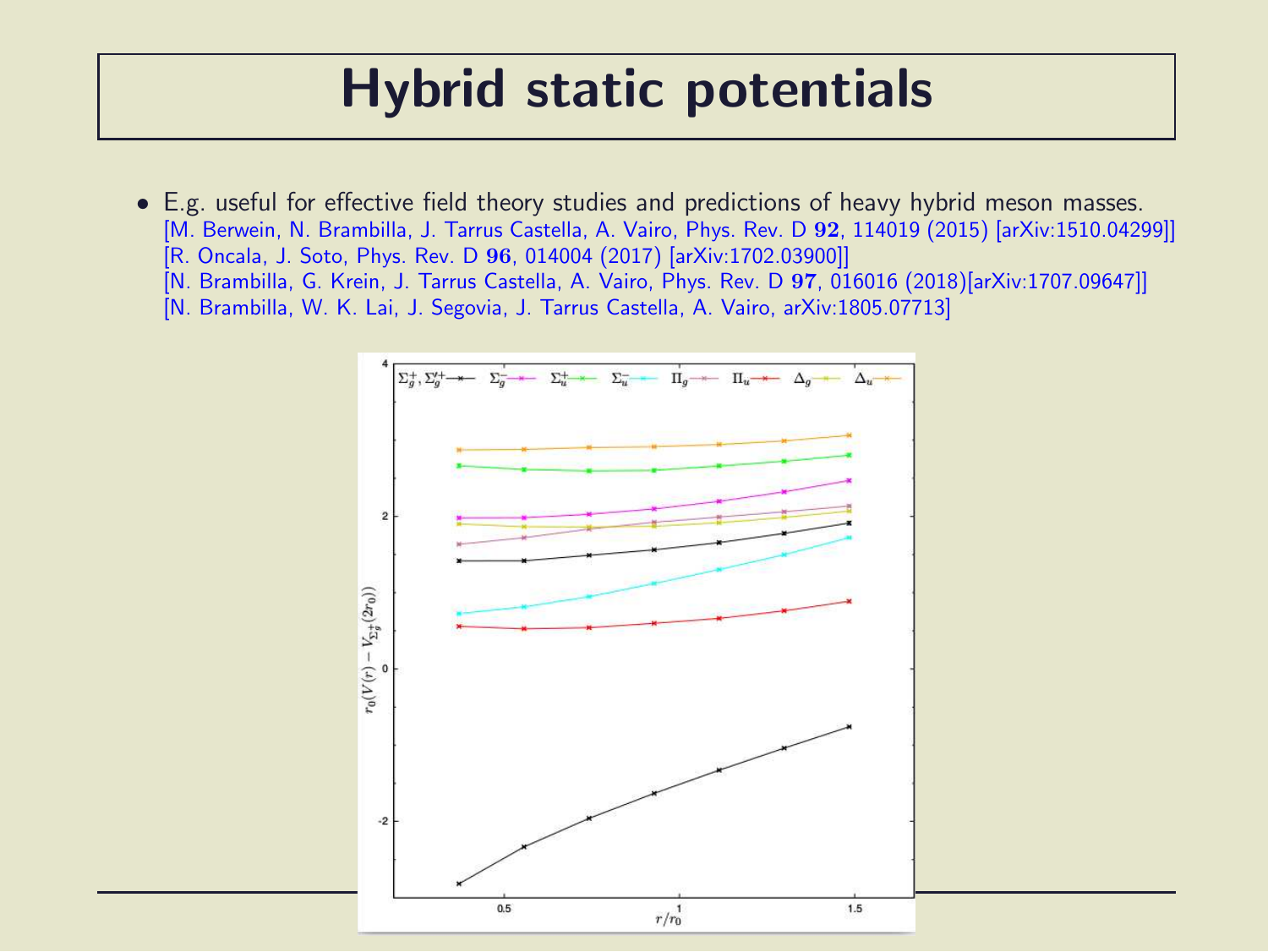#### Hybrid static potential flux tubes (1)

• Compute the squared field strength components for hybrid static potentials via

$$
\Delta E_j^2 \equiv \left\langle E_j(\mathbf{x})^2 \right\rangle_{Q\bar{Q}} - \left\langle E_j^2 \right\rangle_{\text{vac}} \propto \left( \frac{\langle W \cdot P_{0j}(t/2, \mathbf{x}) \rangle}{\langle W \rangle} - \langle P_{0j} \rangle \right)
$$
  

$$
\Delta B_j^2 \equiv \left\langle B_j(\mathbf{x})^2 \right\rangle_{Q\bar{Q}} - \left\langle B_j^2 \right\rangle_{\text{vac}} \propto \left( \langle P_{kl} \rangle - \frac{\langle W \cdot P_{kl}(t/2, \mathbf{x}) \rangle}{\langle W \rangle} \right)
$$

(plots correspond to the mediator axis).